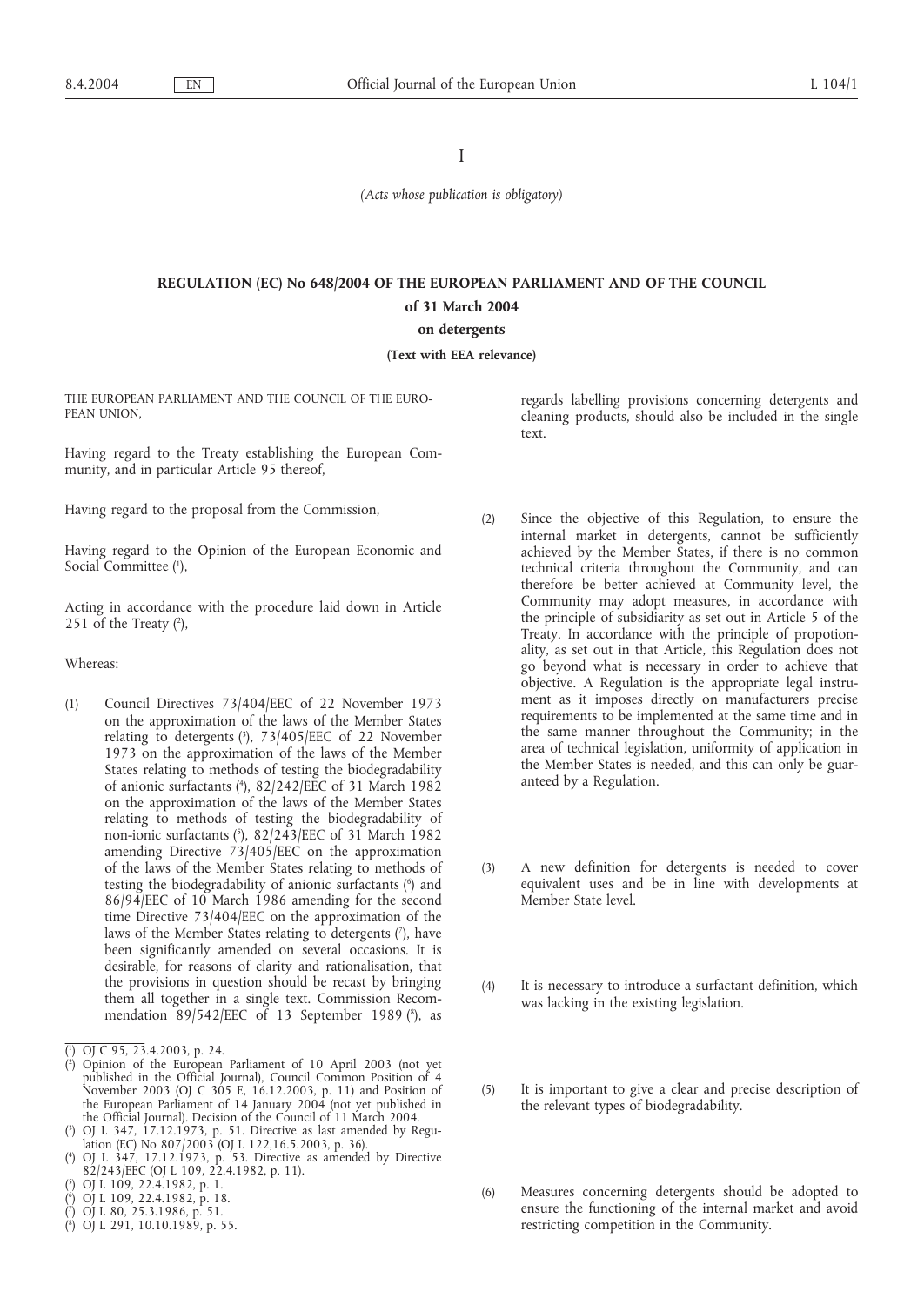- (7) As confirmed by the Commission White Paper on the strategy for a future Chemical Policy, appropriate measures concerning detergents should ensure a high level of environmental protection, especially of the aquatic environment.
- (8) Detergents are already subject to certain Community provisions concerning their manufacture, proper handling, usage and labelling, in particular with reference to Recommendation 89/542/EEC and Commission Recommendation 98/480/EC of 22 July 1998 concerning good environmental practice for household laundry detergents (1 ); Directive 1999/45/EC of the European Parliament and of the Council of 31 May 1999 concerning the approximation of the laws, regulations and administrative provisions of the Member States relating to the classification, packaging and labelling of dangerous preparations (<sup>2</sup>) applies to detergents.
- (9) Ditallow-dimethyl-ammonium-chloride (DTDMAC) and nonylphenol (including ethoxylates derivatives-APEs) are priority substances undergoing at Community level risk assessment activities, in accordance with Council Regulation (EEC) No 793/93 of 23 March 1993 on the evaluation and control of the risks of existing substances (3 ), and if necessary adequate strategies to limit the risks of exposure to these substances should therefore be recommended and implemented in the framework of other Community provisions.
- (10) The existing legislation on biodegradability of surfactants in detergents only covers primary biodegradability (4 ) and it is only applicable to anionic (5) and non-ionic (6) surfactants; therefore it should be replaced by new legislation, which lays the main emphasis on ultimate biodegradability and meets the important concerns related to the potential toxicity of persistent metabolites.
- (11) This requires the introduction of a new set of tests based on EN ISO standards and OECD guidelines, which governs the granting of direct permission for placing detergents on the market.
- (12) To provide a high level of protection of the environment, detergents not fulfilling requirements laid down by this Regulation should not be placed on the market.
- ( 1 ) OJ L 215, 1.8.1998, p. 73.
- ( 2 ) OJ L 200, 30.7.1999, p. 1. Directive as last amended by Regulation (EC) No 1882/2003 of the European Parliament and of the Council (OJ L 284, 31.10.2003, p. 1).
- ( 3 ) OJ L 84, 5.4.1993, p. 1. Regulation as amended by Regulation (EC) No 1882/2003.
- ( 4 ) Directives 73/404/EEC and 86/94/EEC.
- ( 5 ) Directives 73/405/EEC and 82/243/EEC.
- ( 6 ) Directive 82/242/EEC. (
- (13) On 25 November 1999 the Scientific Committee on Toxicity, Ecotoxicity and the Environment issued an opinion on biodegradability of surfactants in detergents and relevance of test-methods for regulatory control in this area.
- (14) The existing requirements regarding primary biodegradability should be maintained on a second hierarchy level and supplemented by a complementary risk assessment, for those surfactants failing ultimate biodegradability tests; furthermore surfactants failing primary biodegradability tests should not obtain marketing authorisation by way of derogation
- (15) The primary biodegradability requirements should be extended to all surfactants, in particular cationic and amphoteric, whilst allowing the possibility of applying instrumental analyses in those cases in which semispecific analytical methods are not suitable.
- (16) The determination of biodegradability test-methods and the record-keeping of lists of derogations are technical matters and should be revised taking into account technical and scientific developments as well as regulatory developments.
- (17) Test-methods should produce data that give sufficient assurance of aerobic biodegradability of surfactants in detergents.
- (18) Methods to test biodegradability of surfactants in detergents may produce variable results. In such cases they should be complemented by additional assessments in order to determine the risks of continued use.
- (19) Provisions should also be laid down regarding the placing on the market in exceptional cases of surfactants in detergents failing ultimate biodegradability tests and this should take place on the basis of all relevant information to ensure environmental protection and on a case by case basis.
- (20) The measures necessary for the implementation of this Regulation should be adopted in accordance with Council Decision 1999/468/EC of 28 June 1999 laying down the procedures for the exercise of implementing powers conferred on the Commission (7).

7 ) OJ L 184, 17.7.1999, p. 23.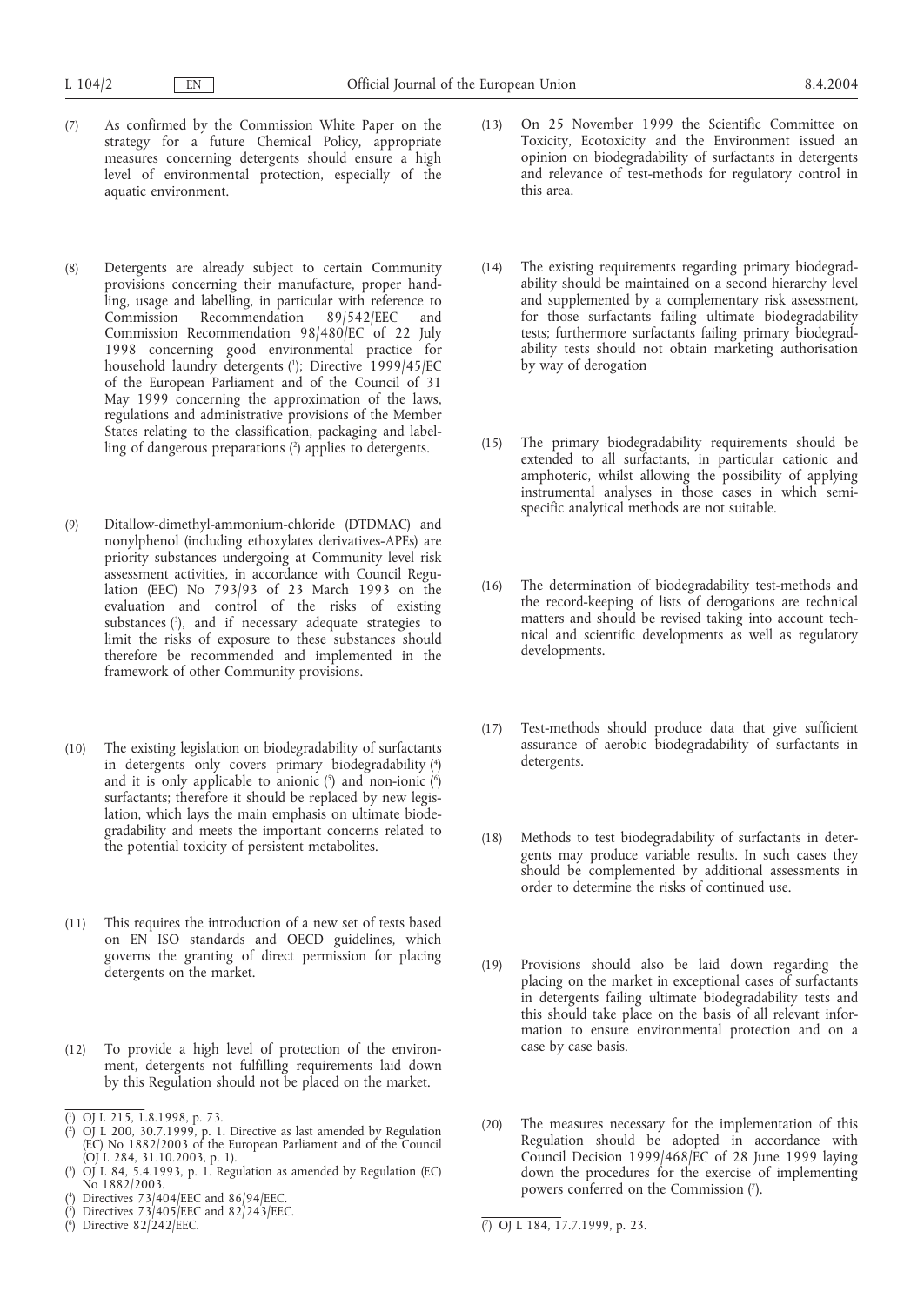- (21) It is appropriate to recall that other horizontal legislation is applicable to detergent surfactants, in particular Council Directive 76/769/EEC of 27 July 1976 on the approximation of the laws, regulations and administrative provisions of the Member States relating to restrictions on the marketing and use of certain dangerous substances and preparations (1) by which the marketing and use of dangerous substances covered by this Regulation might be banned or restricted, Council Directive 67/548/EEC of 27 June 1967 on the approximation of laws, regulations and administrative provisions relating to the classification, packaging and labelling of dangerous substances (2 ), Commission Directive 93/67/ EEC of 20 July 1993 laying down the principles for assessment of risks to man and the environment of substances notified in accordance with Council Directive 67/548/EEC (3 ), Regulation (EEC) No 793/93, and Commission Regulation (EC) No 1488/94 of 28 June 1994 laying down the principles for the assessment of risks to man and the environment of existing substances (4 ); Directive 98/8/EC of the European Parliament and of the Council of 16 February 1998 concerning the placing of biocidal products on the market (5 ); Directive 2004/10/EC of the European Parliament and of the Council of 11 February 2004 on the harmonisation of laws, regulations and administrative provisions relating to the application of the principles of good laboratory practice and the verification of their application for tests on chemical substances (codified version) (6 ); Directive 2004/9/EC of the European Parliament and of the Council of 11 February 2004 on the inspection and verification of good laboratory practice (GLP) (codified version)  $(7)$ ; and Council Directive 86/ 609/EEC of 24 November 1986 on the approximation of laws, regulations and administrative provisions of the Member States regarding the protection of animals used for experimental and other scientific purposes (<sup>8</sup>).
- (22) It should be the responsibility of manufacturers to refrain from marketing detergents not complying with this Regulation and to have at the disposal of the national authorities the technical files for all substances and preparations covered by this Regulation; this should also apply to surfactants that have failed to pass the tests mentioned in Annex III.
- (23) Manufacturers should be able to request a derogation from the Commission, which should have the possibility to grant such derogation in accordance with the procedure referred to in Article 12(2).
- ( 1 ) OJ L 262, 27.9.1976, p. 201. Directive as last amended by Commission Directive 2004/21/EC (OJ L 57, 25.2.2004, p. 4).
- ( 2 ) OJ L 196, 16.8.1967, p. 1. Directive as last amended by Regulation (EC) No 807/2003.
- ( 3 ) OJ L 227, 8.9.1993, p. 9.
- ( 4 ) OJ L 161, 29.6.1994, p. 3.
- ( 5 ) OJ L 123, 24.4.1998, p. 1. Directive as amended by Regulation (EC) No 1882/2003.
- $\binom{6}{7}$  OJ L 50, 20.2.2004, p. 44.
- ( ) OJ L 50, 20.2.2004, p. 28.
- ( 8 ) OJ L 358, 18.12.1986, p. 1. Directive as amended by Directive 2003/65/EC of the European Parliament and of the Council (OJ L 230, 16.9.2003, p. 32).
- (24) Member States' competent authorities should be able to apply control measures to detergents on the market, but should avoid repeating tests made by the competent laboratories.
- (25) The existing labelling provisions for detergents should be continued, including those in Recommendation 89/542/ EEC, which are included in this Regulation in order to fulfil the objective of modernising the rules on detergents. Specific labelling is introduced to inform consumers about fragrance substances and preservation agents that are present in detergents. Medical personnel should be able to obtain from the manufacturer upon request a full listing of all ingredients of a detergent to assist them investigate whether a causal link exists between the development of an allergic response and exposure to a particular chemical substance, and Member States should be able to require that such a listing is also made available to a specific public body designated to provide this information to medical personnel.
- (26) All the above points call for new legislation replacing the existing legislation; however, for a certain period, Member States can continue to apply their existing laws.
- (27) The technical Annexes to this Regulation should be adapted in accordance with the procedure referred to in Article 12(2).
- (28) Detergents complying with this Regulation should be allowed to be placed on the market without prejudice to other relevant Community provisions.
- (29) In order to ensure the protection of man and the environment from unforeseen risks of detergents, a safeguard clause is needed.
- (30) The tests specified for the biodegradability of surfactants should be carried out in laboratories meeting an internationally recognised standard, namely EN/ISO/IEC/17025 or the principles of good laboratory practice; it would not be justified to ask for the application of this latter requirement to existing surfactants to the extent that the available tests on them had been performed before the entering into force of the above standard and still provide a comparable level of scientific quality.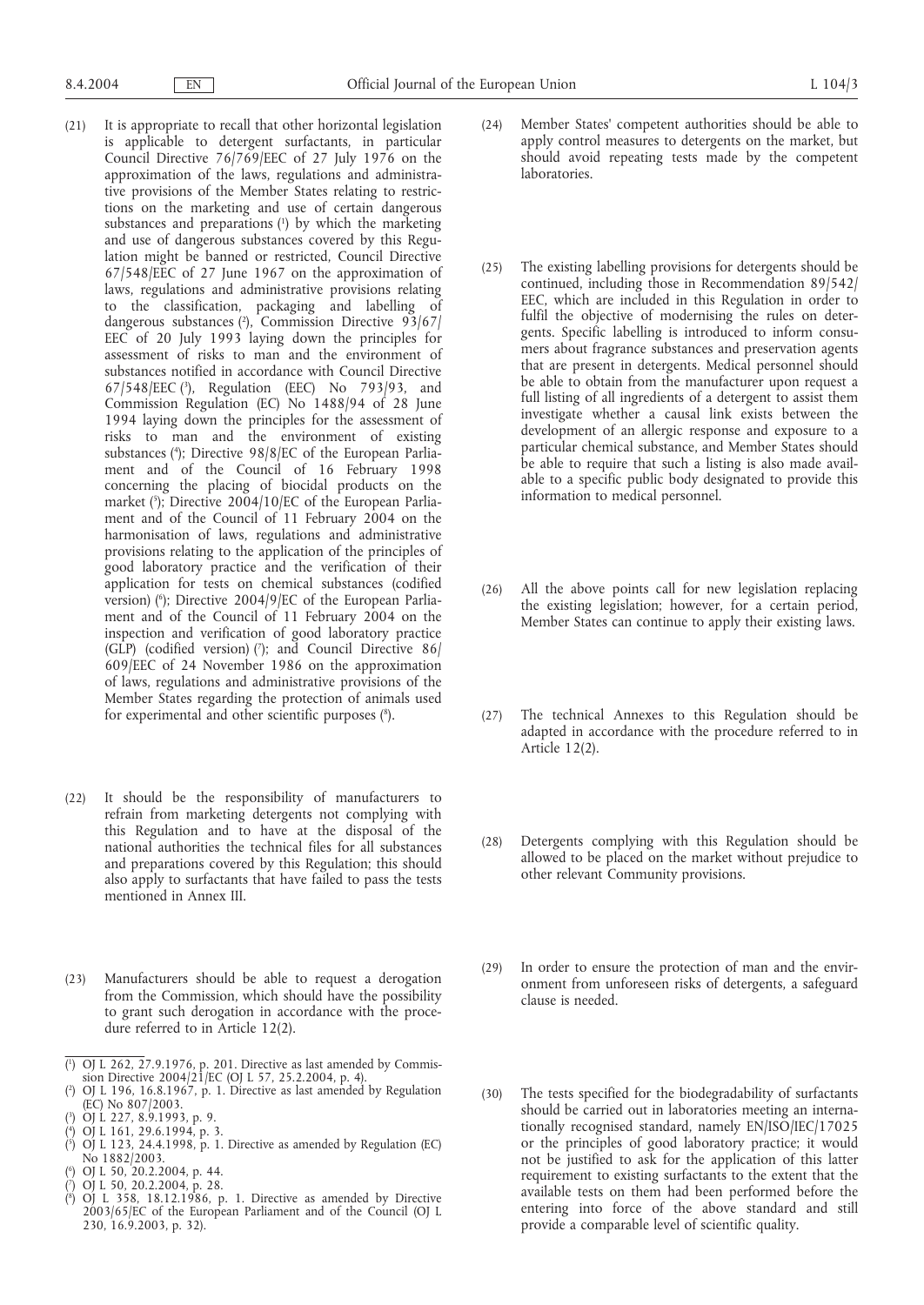- (31) The issues relating to anaerobic biodegradation, the biodegradation of the main non-surfactant organic detergent ingredients, and phosphate content, which are not dealt with in this Regulation should be examined by the Commission and, where this is justified, a proposal should be presented to the European Parliament and the Council. Pending further harmonisation, the Member States may maintain or lay down national rules concerning the above issues.
- (32) The five Directives and the Commission Recommendation mentioned in recital (1) which are replaced by this Regulation should be repealed,

HAVE ADOPTED THIS REGULATION:

#### *Article 1*

### **Objectives and scope**

1. This Regulation establishes rules designed to achieve the free movement of detergents and surfactants for detergents in the internal market while, at the same time, ensuring a high degree of protection of the environment and human health.

For this purpose, this Regulation harmonises the following rules for the placing on the market of detergents and of surfactants for detergents:

- the biodegradability of surfactants in detergents;
- restrictions or bans on surfactants on grounds of biodegradability;
- the additional labelling of detergents, including fragrance allergens; and
- the information that manufacturers must hold at the disposal of the Member States competent authorities and medical personnel.

## *Article 2*

## **Definitions**

For the purpose of this Regulation:

1. 'Detergent' means any substance or preparation containing soaps and/or other surfactants intended for washing and cleaning processes. Detergents may be in any form (liquid, powder, paste, bar, cake, moulded piece, shape, etc.) and marketed for or used in household, or institutional or industrial purposes.

Other products to be considered as detergents are:

— 'Auxiliary washing preparation', intended for soaking (pre-washing), rinsing or bleaching clothes, household linen, etc.;

- 'Laundry fabric-softener', intended to modify the feel of fabrics in processes which are to complement the washing of fabrics;
- 'Cleaning preparation', intended for domestic all purposes cleaners and/or other cleaning of surfaces (e.g.: materials, products, machinery, mechanical appliances, means of transport and associated equipment, instruments, apparatus, etc.);
- 'Other cleaning and washing preparations', intended for any other washing and cleaning processes.
- 2. 'Washing' means the cleaning of laundry, fabrics, dishes and other hard surfaces.
- 3. 'Cleaning' has the meaning defined by EN ISO 862.
- 4. 'Substance' means chemical elements and their compounds in the natural state or obtained by any production process, including any additive necessary to preserve the stability of the products and any impurity deriving from the process used, but excluding any solvent which may be separated without affecting the stability of the substance or changing its composition.
- 5. 'Preparation' means a mixture or solution composed of two or more substances.
- 6. 'Surfactant' means any organic substance and/or preparation used in detergents, which has surface-active properties and which consists of one or more hydrophilic and one or more hydrophobic groups of such a nature and size that it is capable of reducing the surface tension of water, and of forming spreading or adsorption monolayers at the waterair interface, and of forming emulsions and/or microemulsions and/or micelles, and of adsorption at water-solid interfaces.
- 7. 'Primary biodegradation' means the structural change (transformation) of a surfactant by micro-organisms resulting in the loss of its surface-active properties due to the degradation of the parent substance and consequential loss of the surface-active property as measured by test methods listed in Annex II.
- 8. 'Ultimate aerobic biodegradation' means the level of biodegradation achieved when the surfactant is totally used by micro-organisms in the presence of oxygen resulting in its breakdown to carbon dioxide, water and mineral salts of any other elements present (mineralisation), as measured by test methods listed in Annex III, and new microbial cellular constituents (biomass).
- 9. 'Placing on the market' means introducing onto the Community market, thereby making available to third parties, whether in exchange for payment or not. Import into the Community customs territory shall be deemed to be placing on the market.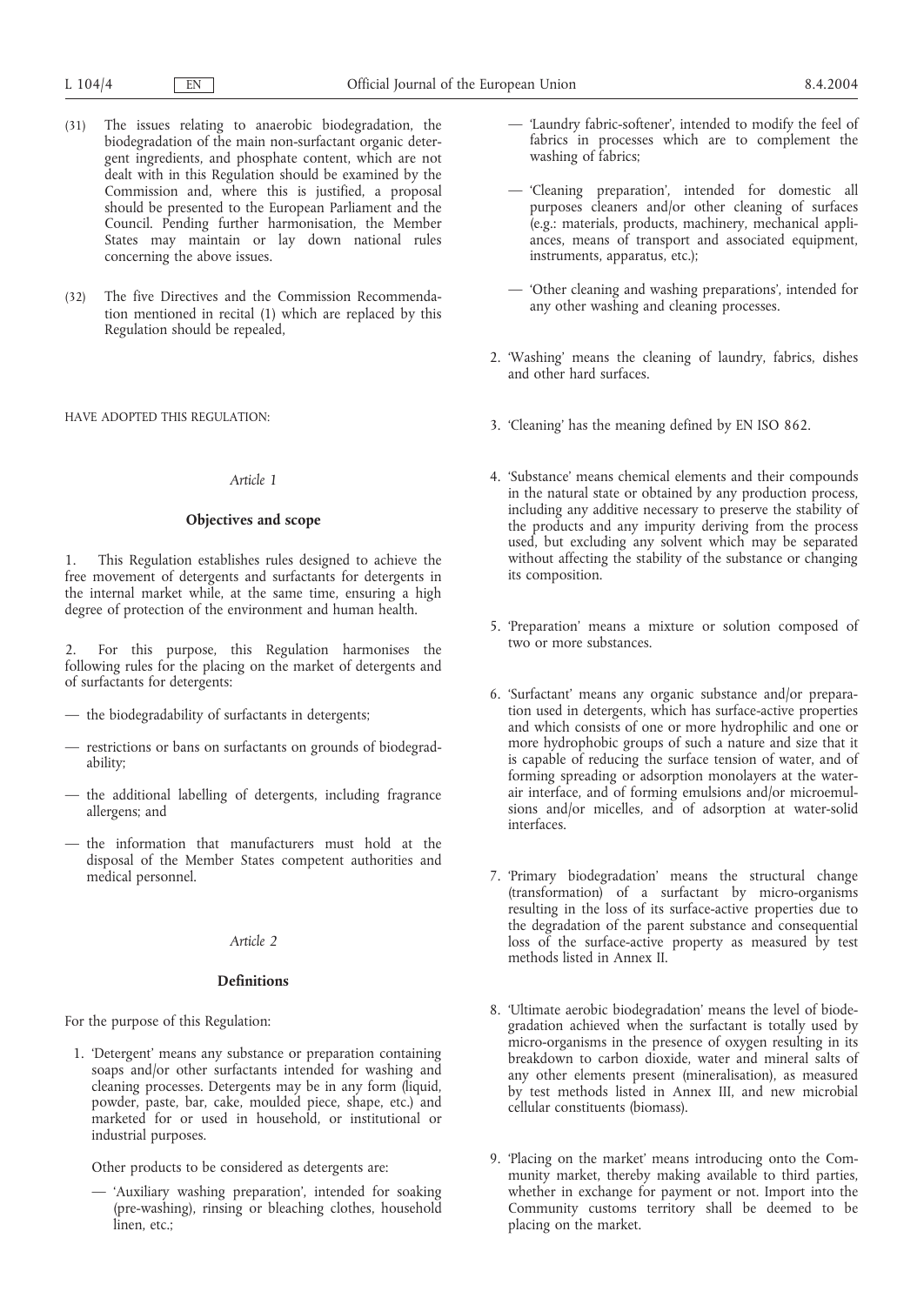### *Article 4*

## **Limitations based on the biodegradability of surfactants**

1. Under this Regulation, surfactants and detergents containing surfactants that meet the criteria for ultimate aerobic biodegradation as laid down in Annex III may be placed on the market without further limitations relating to biodegradability.

2. If a detergent contains surfactants for which the level of ultimate aerobic biodegradation is lower than that stipulated in Annex III, manufacturers of industrial or institutional detergents containing surfactants, and/or of surfactants for industrial or institutional detergents, may ask for derogation. Requests for derogation shall be made and decided in accordance with Articles 5, 6 and 9.

The level of primary biodegradability shall be measured for all surfactants in detergents failing ultimate aerobic biodegradation tests. Detergent surfactants, for which the level of primary biodegradability is lower than that stipulated in Annex II, shall not be granted derogation.

#### *Article 5*

#### **Granting of derogation**

1. The request by a manufacturer for derogation shall be made by sending an application to the competent authority of the Member State concerned, referred to in Article 8(1), and to the Commission, providing evidence relating to the criteria mentioned under Article 6(1). Member States can make the request for derogation dependent upon the payment to the Member State's competent authority of a fee. Such fees, if any, shall be levied in a non-discriminatory way and shall not exceed the cost of processing the application.

2. Applications shall include a technical file supplying all the information and justifications necessary for evaluating the safety aspects related to the specific use of surfactants in detergents failing to comply with the biodegradability limits, as set out in Annex III.

In addition to the results of tests stipulated in Annex III, the technical file shall include information and results of tests, as stipulated in Annexes II and IV.

The tests laid down in Annex IV, point 4 shall be carried out on the basis of a tiered approach. The tiered approach will be defined in a technical guidance document to be adopted in accordance with the procedure referred to in Article 12(2) by 8 April 2007. This guidance document will also specify, where appropriate, those tests for which the principles of good laboratory practice should be applied.

10. 'Manufacturer' means the natural or legal person responsible for placing a detergent or a surfactant for a detergent on the market; in particular, a producer, an importer, a packager working for his own account, or any person changing the characteristics of a detergent or of a surfactant for a detergent, or creating or changing the labelling thereof, shall be deemed to be a manufacturer. A distributor who does not change the characteristics, labelling or packaging of a detergent, or of a surfactant for a detergent, shall not be deemed to be a manufacturer, except where he acts as an importer.

11. 'Medical personnel' means a registered medical practitioner, or a person working under the direction of a registered medical practitioner, acting to provide patient care, make a diagnosis or administer treatment, and who is bound by professional confidentiality.

12. 'Industrial and institutional detergent' means a detergent for washing and cleaning outside the domestic sphere, carried out by specialised personnel using specific products.

### *Article 3*

### **The placing on the market**

1. When placed on the market, detergents and surfactants for detergents referred to in Article 1 shall conform with the conditions, characteristics and limits laid down in this Regulation and its Annexes and, where relevant, with Directive 98/ 8/EC and with any other relevant Community legislation. Surfactants that are also active substances within the meaning of Directive 98/8/EC and that are used as disinfectants are exempt from the provisions of Annexes II, III, IV and VIII of this Regulation provided:

- (a) they are listed in Annex I or IA of Directive 98/8/EC, or
- (b) they are constituents of biocidal products authorised under Article 15(1) or 15(2) of Directive 98/8/EC, or
- (c) they are constituents of biocidal products allowed under the transitional measures or subject to the 10 year work programme provided for in Article 16 of Directive 98/8/ EC.

Instead, such surfactants are deemed to be disinfectants and the detergents of which they are ingredients are subject to the labelling provisions for disinfectants of Annex VII A.

2. Manufacturers of detergents and/or of surfactants for detergents shall be established within the Community.

3. Manufacturers shall be responsible for the conformity of detergents and/or of surfactants for detergents with the provisions of this Regulation and its Annexes.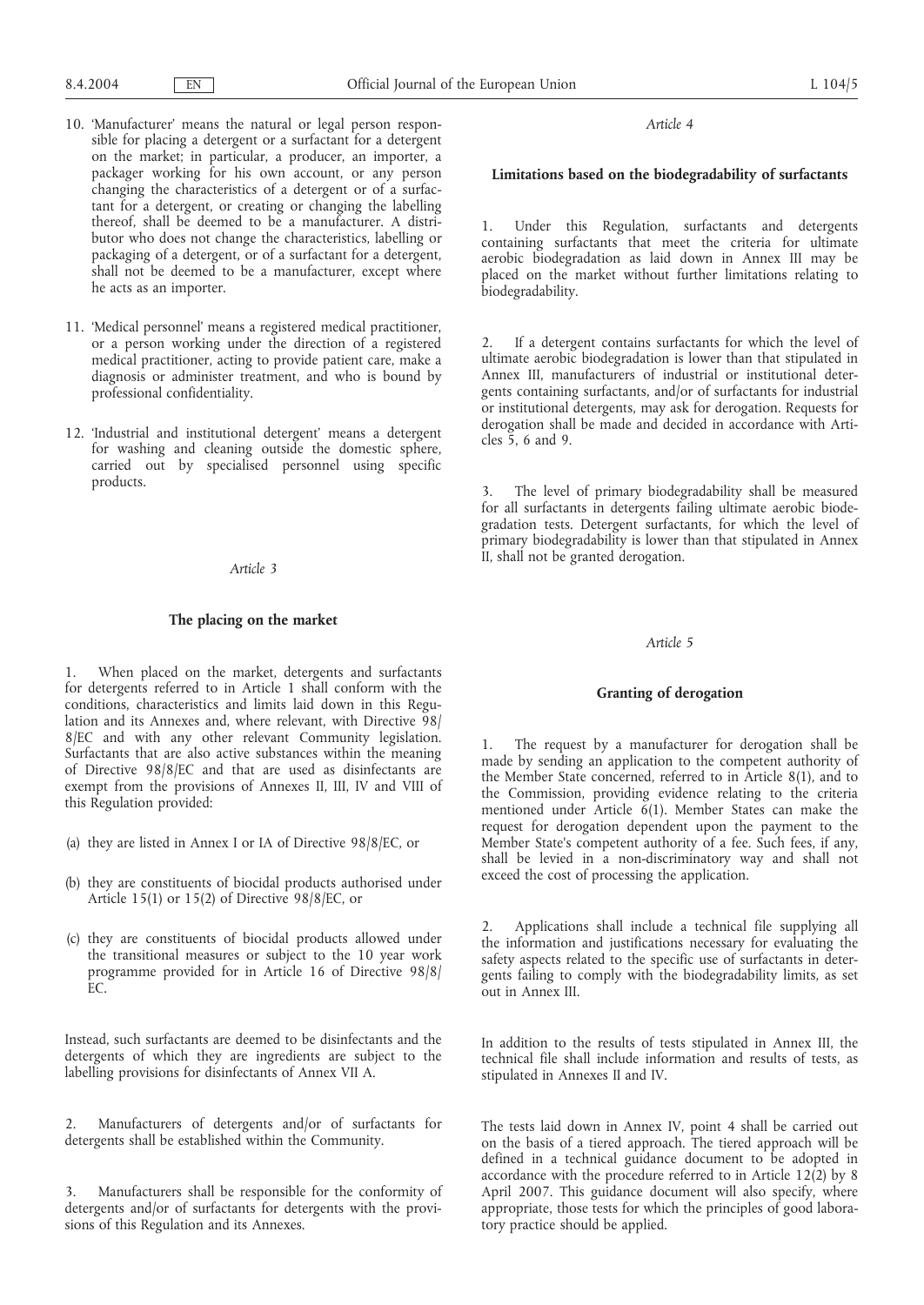3. The competent authority of the Member State, receiving applications for derogation in accordance with paragraphs 1 and 2, shall examine the requests, evaluate their compliance with the conditions for derogation and inform the Commission about the results within six months of receiving the complete application.

If the competent authority of the Member State deems it necessary for the evaluation of the risk which may be caused by a substance and/or a preparation, it shall, within three months of receiving the application, ask for further information, verification and/or confirmatory tests concerning these substances and/or preparations or their transformation products, of which they have been notified or have received information under this Regulation. The time period for the evaluation of the dossier by the competent authority of the Member State will start only after the dossier is completed with the additional information. If the requested information is not provided within 12 months, the application shall be considered incomplete and thus invalid. In such a case Article 6(2) shall not apply.

If further information on metabolites is sought, stepwise testing strategies should be employed to ensure maximum use of invitro and other non-animal test methods.

4. On the basis of, in particular, the evaluation carried out by the Member State, the Commission may grant a derogation in accordance with the procedure referred to in Article 12(2). If necessary, before granting such derogation the Commission shall evaluate further the matters indicated in paragraph 3 of this Article. It shall take its decision within 12 months of receiving the evaluation from the Member State, except in the case of Article 5(4) and (6) of Decision 1999/468/EC where the period shall be 18 months.

Such derogations may allow, limit or severely restrict the placing on the market and the use of surfactants as ingredients in detergents, depending on the results of the complementary risk assessment, as defined in Annex IV. They may include a phase-out period for placing on the market and the use of surfactants as ingredients in detergents. The Commission may review a derogation as soon as information comes to light which would justify a significant revision of the technical file that was included in the application for derogation. For this purpose, the manufacturer shall, upon request, supply to the Commission a technical file that has been updated regarding the items mentioned in Annex IV, point 2. On the basis of this updated information, the Commission may decide to prolong, modify or terminate the derogation. Paragraphs 1 to 4 and 6 of this Article and Article 6 shall apply *mutatis mutandis*.

6. The Commission shall publish the list of surfactants that have obtained derogation, with the corresponding conditions or limitations of use, as provided in Annex V.

#### *Article 6*

## **Conditions for granting a derogation**

Where the Commission considers granting a derogation, it shall do so in accordance with the procedure referred to in Article 12(2), and on the basis of the following criteria:

- use in low-dispersive applications, rather than in widedispersive applications;
- use in specific industrial and/or institutional applications only;
- the risk to the environment or to health posed by the volume of sales and the pattern of use throughout the Community is small compared to the socio-economic benefits, including food safety and hygiene standards.

2. As long as the Commission has not decided on a request for derogation, the placing on the market and use of the surfactant in question may be maintained, provided the manufacturer can show that the surfactant was already in use on the Community market at the date of entry into force of this Regulation and that the request for derogation was made within two years from that date.

3. If the Commission refuses to grant a derogation, it shall do so within 12 months of receiving from a Member State the evaluation mentioned in Article  $5(3)$ , except in the case of Article 5(4) and (6) of Decision 1999/468/EC where the period shall be 18 months. It may set a transitional period during which the placing on the market and use of the surfactant in question shall be phased out. This transitional period shall not exceed two years from the date of the Commission's decision.

4. The Commission shall publish in Annex VI the list of surfactants that have been identified as not complying with this Regulation.

### *Article 7*

## **Testing of surfactants**

All tests referred to in Articles 3 and 4 and in Annexes II, III, IV and VIII shall be conducted in compliance with the standards mentioned in Annex I.1 and in accordance with testing requirements under Article 10(5) of Regulation (EEC) No 793/ 93. For this purpose, it is sufficient to apply either the EN ISO/ IEC standard or the principles of good laboratory practice, except for those tests for which the principles of good laboratory practice have been made mandatory. In cases where surfactants are used in detergents which were placed on the market before the entry into force of the above standard, existing tests that were performed using the best scientific knowledge available, and that were performed to a standard comparable to those of the standards mentioned in Annex I may be accepted on a case-by-case basis. The manufacturer or the Member State may submit to the Commission any case over which there is doubt or dispute. A decision shall then be taken in accordance with the procedure laid down in Article 12(2).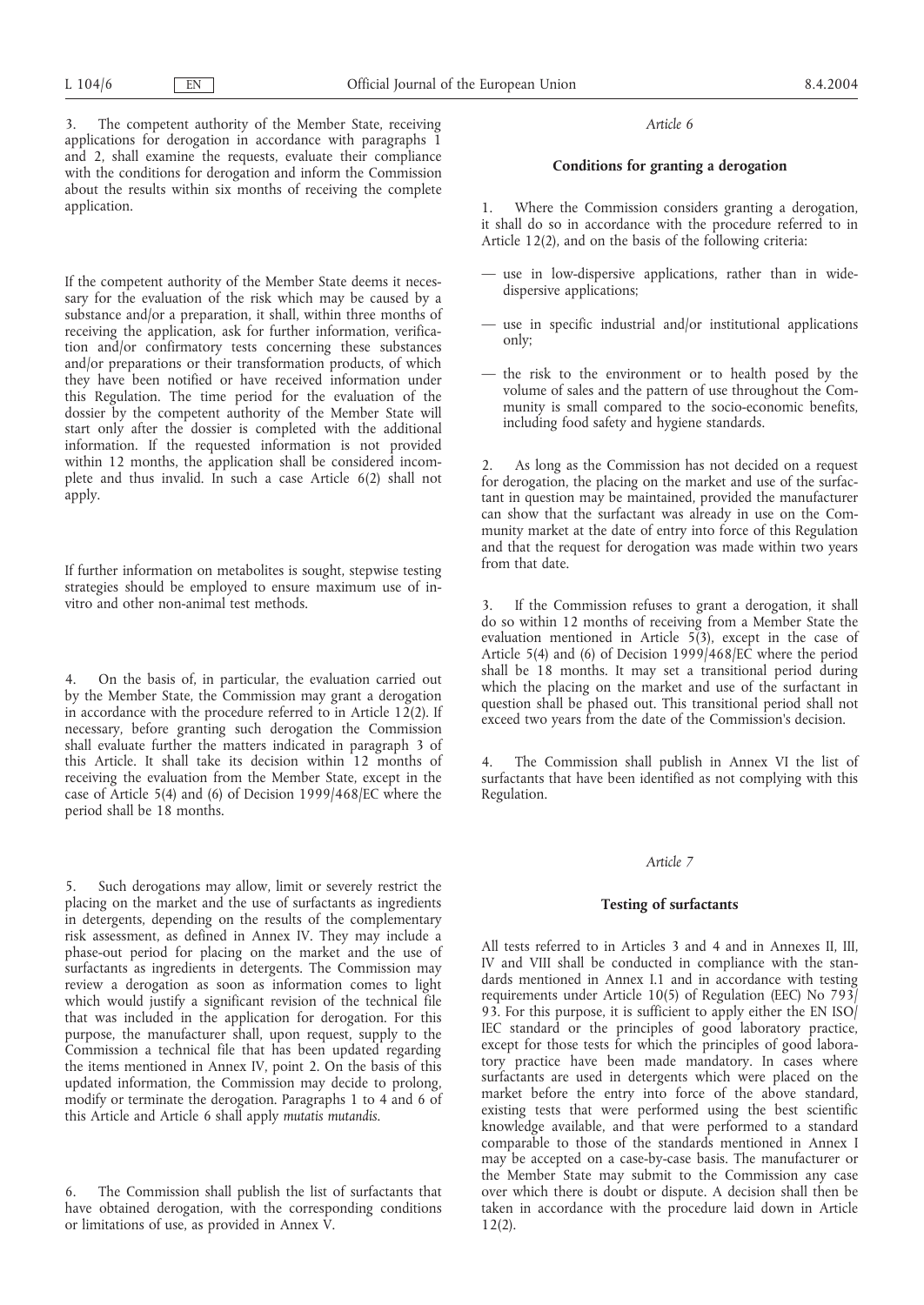### *Article 8*

### **Duties of the Member States**

1. Member States shall appoint the competent authority or authorities responsible for communicating and exchanging information relating to the management of this Regulation and inform the Commission of the full name and address of these authorities.

2. Each Member State shall notify to the other Member States and to the Commission the list of approved laboratories, with their full name and address, that are competent and authorised to carry out the tests required by this Regulation. Member States shall demonstrate the competence of the above laboratories according to the standard EN ISO/IEC 17025 mentioned in Annex I.1. This requirement shall be deemed to be fulfilled if the Member State has verified the compliance of laboratories with the principles of good laboratory practice in accordance with Article 2 of Directive 2004/9/EC.

3. Where the competent authority of a Member State has grounds for believing that an approved laboratory does not possess the competence referred to in paragraph 2, it shall raise the matter in the Committee referred to in Article 12. If the Commission decides that the laboratory does not possess the required competence, the name of the approved laboratory shall be removed from the list referred to in paragraph 4. Article 15(2) shall apply, except in the case of laboratories claiming compliance with the requirements of good laboratory practice, for which the non-compliance provisions of Articles 5 and 6 of Directive 2004/9/EC shall apply.

4. The Commission shall publish the lists of competent authorities, mentioned in paragraph 1, and of approved laboratories, mentioned in paragraph 2, once a year in the *Official Journal of the European Union* to the extent that changes have occurred.

#### *Article 9*

#### **Information to be provided by manufacturers**

1. Without prejudice to Article 17 of Directive 1999/45/EC, manufacturers placing on the market the substances and/or preparations covered by this Regulation shall hold at the disposal of the competent authorities of the Member States:

- information on one or more results of the tests mentioned in Annex III;
- for those surfactants failing to pass tests mentioned in Annex III, and for which a request for derogation was made as referred to in Article 5:
	- (i) a technical file on results of the tests mentioned in Annex II,
	- (ii) a technical file on results of the tests and information mentioned in Annex IV.

2. Whenever substances and/or preparations covered by this Regulation are placed on the market, the manufacturer shall be responsible for the correct performance of the relevant tests mentioned above. He shall also have available documentation on the testing carried out to demonstrate compliance with this Regulation, and to show that he is allowed to benefit from the property rights concerning the test results, other than for those test results already in the public domain.

3. Manufacturers placing on the market the preparations covered by this Regulation shall, upon request, make available without delay and free of charge, to any medical personnel, an ingredient datasheet as stipulated in Annex VII C.

This is without prejudice to the right of a Member State to request that such a datasheet be made available to a specific public body to which the Member State has assigned the task of providing this information to medical personnel.

The information contained in the datasheet shall be kept confidential by the specific public body and by the medical personnel, and shall be used only for medical purposes.

## *Article 10*

#### **Control measures**

Member States' competent authorities may apply, as appropriate, all necessary control measures to detergents placed on the market which ensure the compliance of the product with the provisions of this Regulation. The reference method shall be the test and analytical methods referred to in Annex VIII. These control measures shall not oblige manufacturers to repeat tests made by laboratories fulfilling the conditions indicated in Article 8(2), or to pay for any repeat or additional test, provided the initial test has shown compliance of detergents, or surfactants used as ingredients in detergents, with this Regulation.

2. In cases of concern that a test carried out in accordance with the methods listed in Annex II, III, IV or VIII has produced false positive results, the Member States' competent authorities shall notify the Commission and the Commission shall, in accordance with the procedure laid down in Article 12(2), verify those results and take the necessary measures.

#### *Article 11*

## **Labelling**

1. The provisions of this Article are without prejudice to the provisions relating to the classification, packaging and labelling of dangerous substances and preparations in Directives 67/548/ EEC and 1999/45/EC.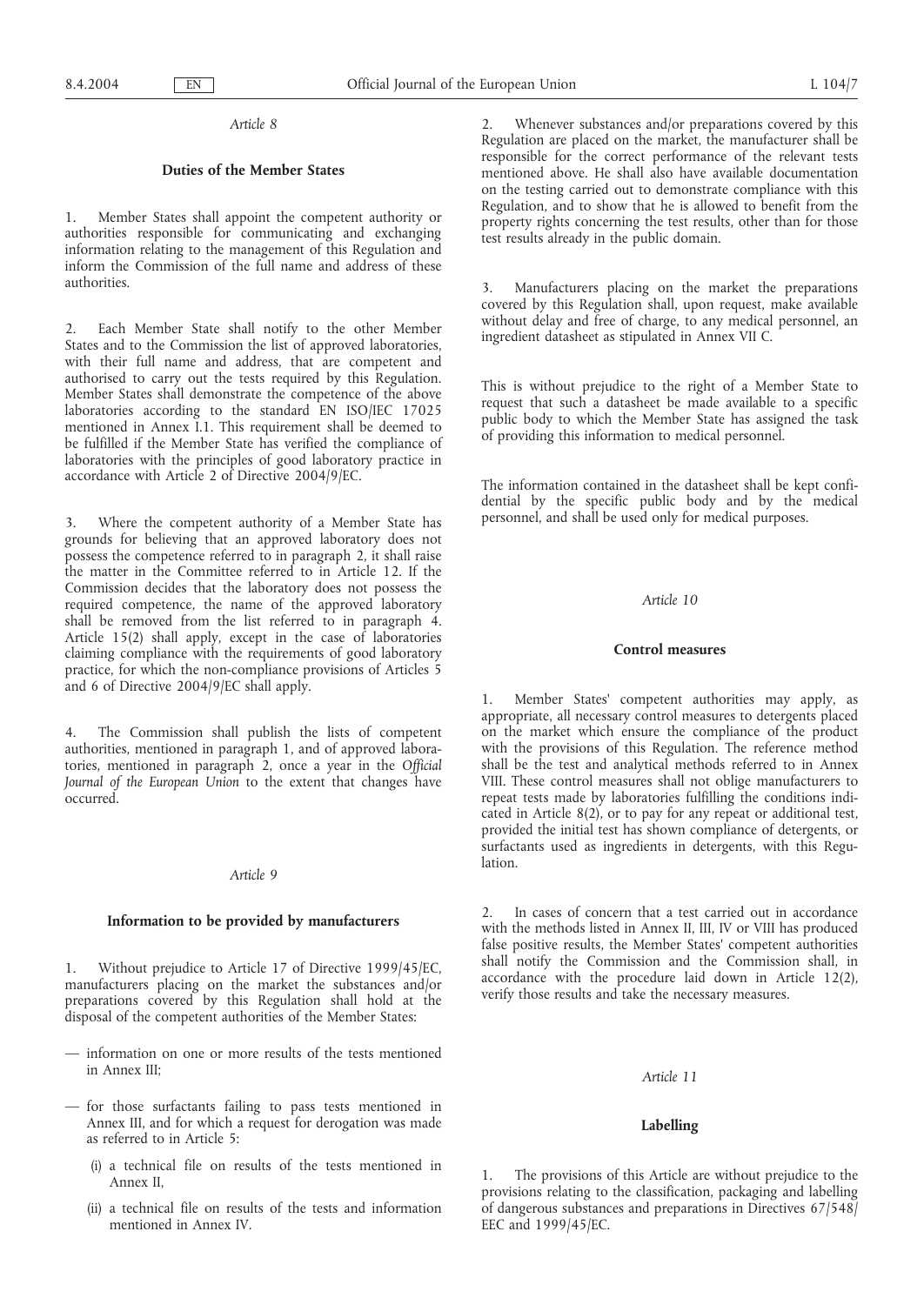2. The following information must appear in legible, visible and indelible characters on the packaging in which the detergents are put up for sale to the consumer:

(a) the name and trade name of the product;

- (b) the name or trade name or trademark and full address and telephone number of the party responsible for placing the product on the market;
- (c) the address, email address, where available, and telephone number from which the datasheet referred to in Article 9(3) can be obtained.

The same information must appear on all documents accompanying detergents transported in bulk.

3. The packaging of detergents shall indicate the content, in accordance with the specifications provided for in Annex VII A. It shall also indicate instructions for use and special precautions, if required.

4. Additionally, the packaging of detergents sold to the general public intended to be used as laundry detergents shall bear the information provided for in Annex VII B.

5. In cases where a Member State has a national requirement to label in the national language(s), the manufacturer and distributor shall comply with that requirement for the information specified in paragraphs 3 and 4.

6. Paragraphs 1 to 5 are without prejudice to existing national rules according to which graphic representations of fruits which may lead the user into error as to the use of liquid products, shall not appear on the packaging in which the detergents are put up for sale to the consumer.

## *Article 12*

#### **Committee procedure**

1. The Commission shall be assisted by a committee.

2. Where reference is made to this paragraph, Articles 5 and 7 of Decision 1999/468/EC shall apply, having regard to the provisions of Article 8 thereof.

The period laid down in Article 5(6) of Decision 1999/468/EC shall be set at three months.

3. The committee shall adopt its Rules of Procedure.

## *Article 13*

## **Adaptation of the Annexes**

1. The amendments necessary for adapting the Annexes shall be adopted in accordance with the procedure referred to in Article 12(2), and shall, wherever possible, use European Standards.

2. In particular, the amendments or additions necessary for applying the rules of this Regulation to solvent-based detergents shall be adopted in accordance with the procedure referred to in Article 12(2).

#### *Article 14*

### **Free movement clause**

Members States shall not prohibit, restrict or impede the placing on the market of detergents, and/or of surfactants for detergents, which comply with the requirements of this Regulation, on grounds that are dealt with in this Regulation.

Pending further harmonisation, Member States may maintain or lay down national rules concerning the use of phosphates in detergents.

### *Article 15*

#### **Safeguard clause**

1. Where a Member State has justifiable grounds for believing that a specific detergent, although complying with the requirements of this Regulation, constitutes a risk to safety or health of humans or of animals or a risk to the environment, it may temporarily prohibit the placing on the market of that detergent in its territory or make it temporarily subject to special conditions.

It shall immediately inform the other Member States and the Commission thereof, giving the reasons for its decision.

2. After consultation of the Member States, or, if appropriate, of the relevant technical or scientific committee of the Commission, a decision shall be taken on the matter within ninety days in accordance with the procedure referred to in Article  $12(2)$ .

#### *Article 16*

### **Review**

1. By 8 April 2007, the Commission shall evaluate, submit a report on and, where justified, present a legislative proposal on the use of phosphates with a view to their gradual phase-out or restriction to specific applications.

2. By 8 April 2009, the Commission shall carry out a review of the application of this Regulation, paying particular regard to the biodegradability of surfactants, and shall evaluate, submit a report on, and, where justified, present legislative proposals relating to:

— anaerobic biodegradation,

— the biodegradation of main non-surfactant organic detergent ingredients.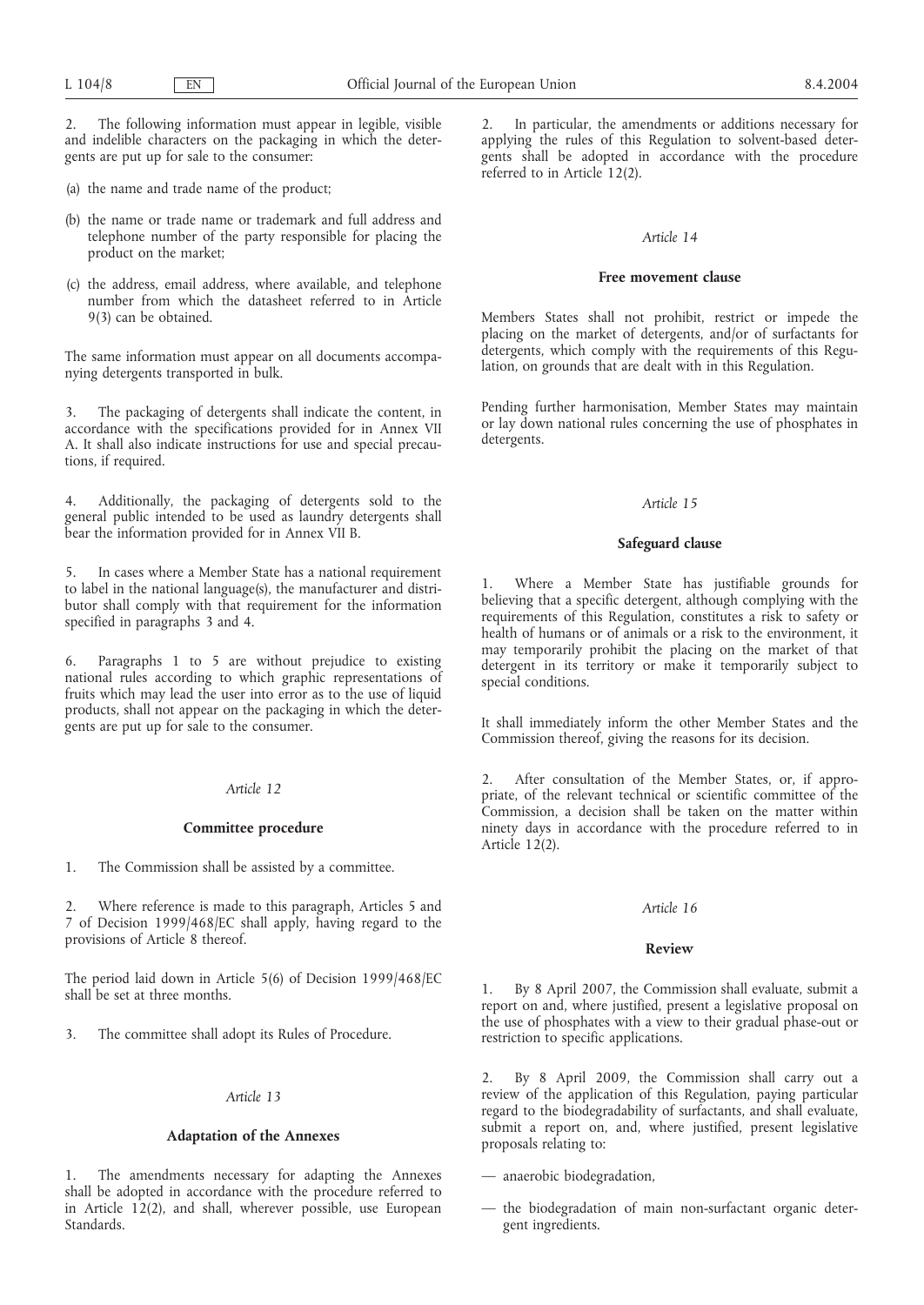## *Article 17*

### **Legislation to be repealed**

1. The following Directives are hereby repealed with effect from 8 October 2005.

- Directive 73/404/EEC;
- Directive 73/405/EEC;
- Directive 82/242/EEC;
- Directive 82/243/EEC and
- Directive 86/94/EEC.

2. Recommendation 89/542/EEC is hereby repealed with effect from 8 October 2005.

3. References made to the repealed Directives shall be construed as being references to this Regulation.

4. On the day of entry into force of this Regulation, Member States shall repeal their laws, regulations and administrative provisions adopted pursuant to the Directives provided for in paragraph 1 or to the Recommendation referred to in paragraph 2.

## *Article 18*

## **Sanctions**

1. No later than 8 October 2005.

- appropriate legal or administrative measures in order to deal with any infringment of this Regulation and;
- dissuasive, effective and proportionate sanctions for any such infringment.

This shall include measures allowing them to detain consignments of detergents that fail to comply with this Regulation.

2. They shall immediately inform the Commission thereof.

## *Article 19*

#### **Entry into force**

This Regulation shall enter into force 8 October 2005.

This Regulation shall be binding in its entirety and directly applicable in all Member States.

Done at Strasbourg, 31 March 2004.

*For the European Parliament The President* P. COX

*For the Council The President* D. ROCHE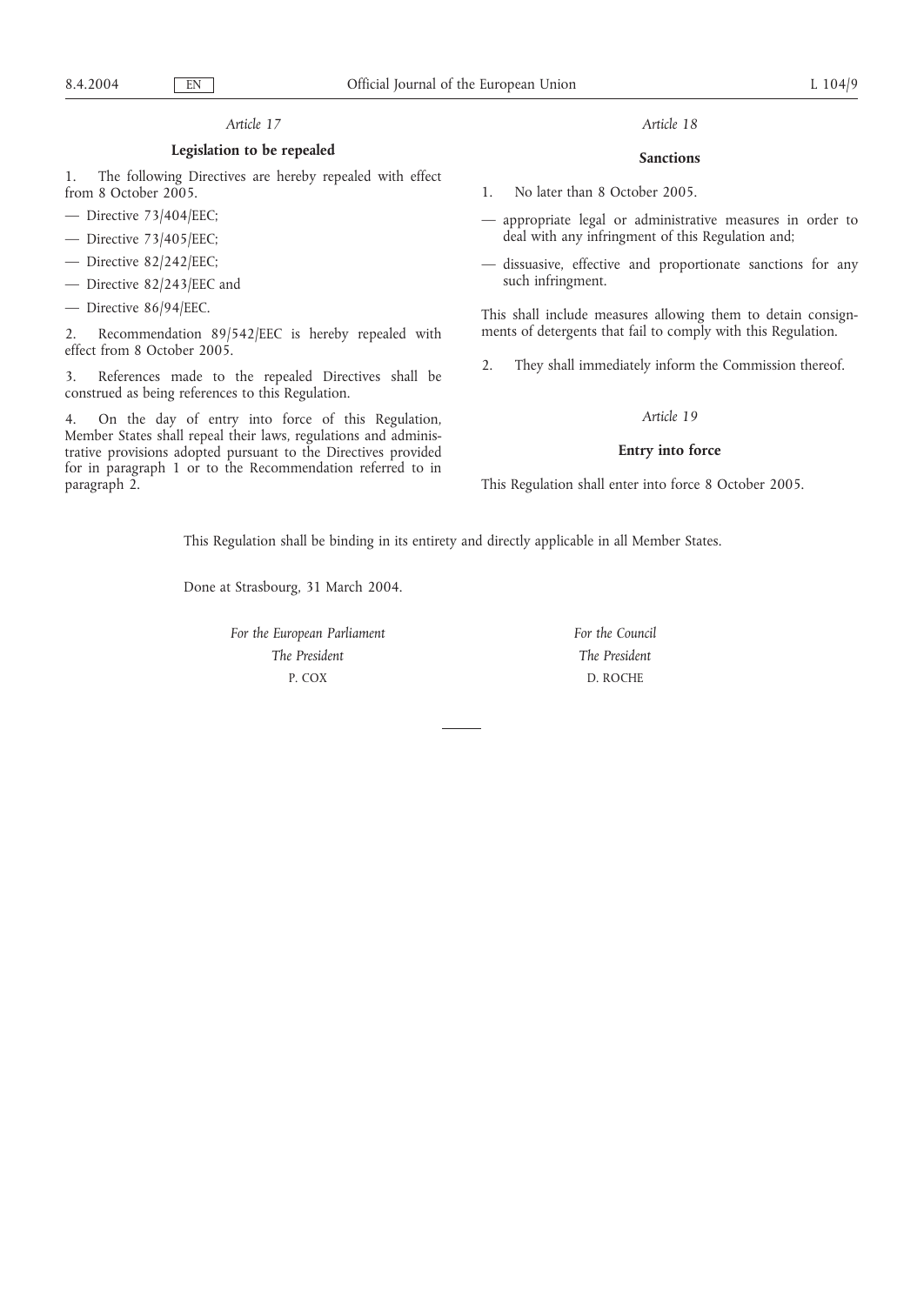### *ANNEX I*

#### **Standards of accreditation, good laboratory practice and animal protection concerning the laboratories that are competent and authorised to provide the necessary service for checking compliance of detergents with the requirements of this Regulation and its Annexes**

1. *Standards applicable at the level of the laboratories:*

EN ISO/IEC 17025, General requirements for the competence of testing and calibration laboratories;

Directive 2004/10/EC;

Council Directive 86/609/EEC.

2. *Standards applicable at the level of the accreditation bodies and good laboratory practice monitoring authorities:*

EN 45003, Calibration and testing laboratory accreditation system, general requirements for operation and recognition;

Directive 2004/9/EC.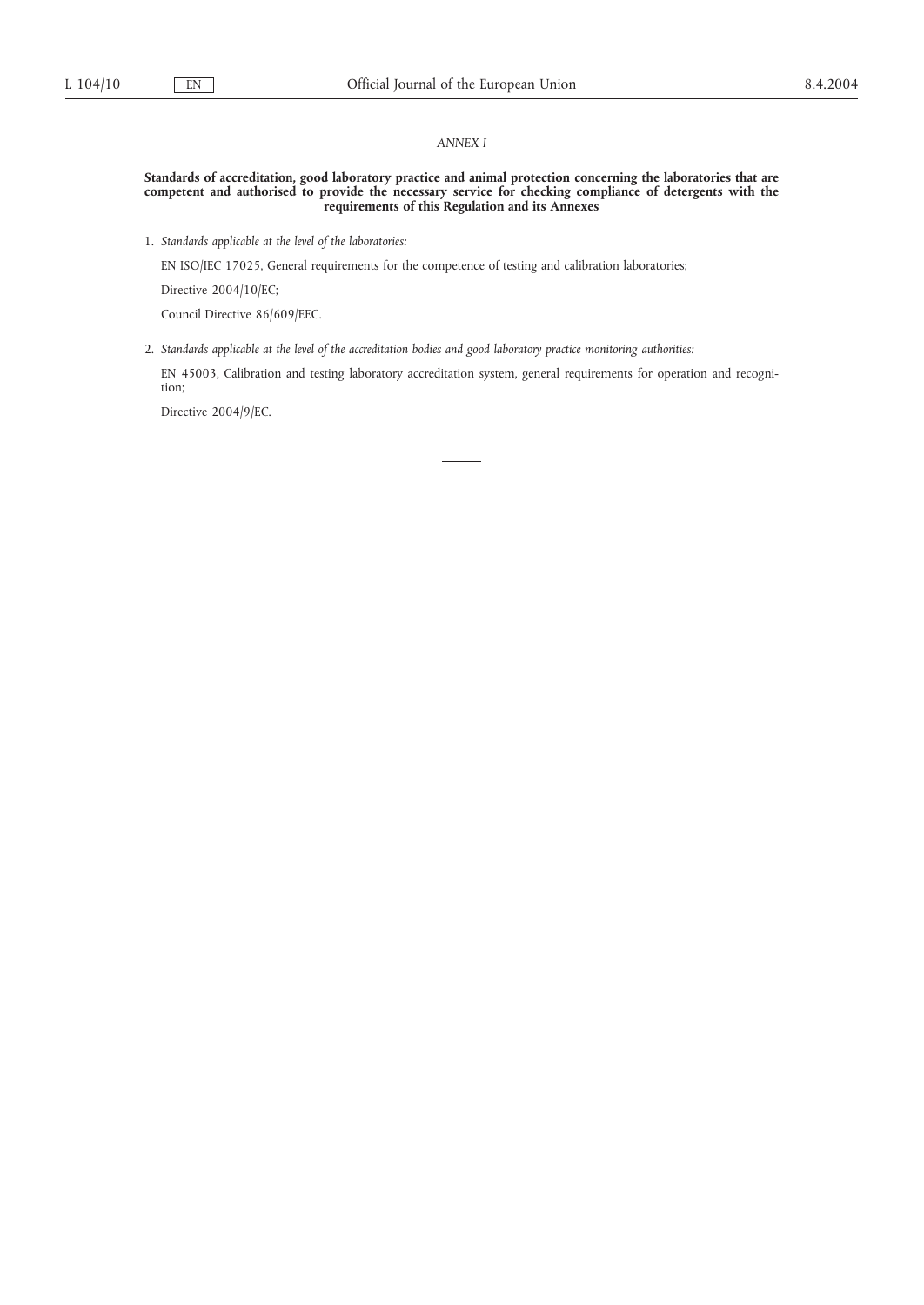### *ANNEX II*

#### **PRIMARY BIODEGRADABILITY TEST METHODS FOR SURFACTANTS IN DETERGENTS**

Primary biodegradability is measured by the determination in biodegraded liquors of the remaining level of parent surfactants. This Annex begins with a list of the test-methods common to all classes of surfactants, and then lists under headings A to D the analytical test procedures specific to each class of surfactant.

The pass criterion for primary biodegradability shall be a level of at least 80 %, as measured according to the test methods below.

The reference method for the laboratory testing of surfactants in this Regulation is based on the Confirmatory test procedure in the OECD method, described in Annex VIII.1. Changes to the Confirmatory test procedure are permissible provided that they comply with EN ISO 11733.

### **Test methods**

- (1) The OECD method published in the OECD's technical report of 11 June 1976 on the 'Proposed Method for the Determination of the Biodegradability of Surfactants in Synthetic Detergents'.
- (2) The method in use in France, approved by the 'arrêté du 24 décembre 1987' published in the Journal officiel de la République française of 30 December 1987, p. 15385, and by the standard NF 73-260 of June 1981, published by the Association française de normalisation (AFNOR).
- (3) The method in use in Germany, established by the 'Verordnung über die Abbaubarkeit anionischer und nichtionischer grenzflächenaktiver Stoffe in Wasch- und Reinigungsmitteln' of 30 January 1977, published in the Bundesgesetzblatt of 1977, Part I, p. 244, as set out in the Regulation amending that Regulation of 4 June 1986, published in the Bundesgesetzblatt of 1986, Part I, p. 851.
- (4) The method in use in the United Kingdom called the 'Porous Pot Test' and described in Technical Report No 70 (1978) of the Water Research Centre.
- (5) The 'Confirmatory test procedure' in the OECD method, described in Annex VIII.1 (including possible changes in operating conditions as proposed in EN ISO 11733). This is also the reference method used for the settlement of litigation.

### A. ANALYTICAL METHODS FOR ANIONIC SURFACTANTS

The determination of anionic surfactants in the tests shall be done by the Methylene Blue Active Substance (MBAS) analysis according to the criteria established in Annex VIII.2. For those anionic surfactants not reacting to the abovementioned MBAS method, or if it seems more appropriate for reasons of efficiency or precision, appropriate specific instrumental analyses such as high performance liquid chromatography (HPLC) or gas chromatography (GC) are to be applied. Samples of the pure surfactant of interest shall be provided by the manufacturer to the competent authorities of the Member States upon request.

#### B. ANALYTICAL METHODS FOR NON-IONIC SURFACTANTS

The determination of non-ionic surfactants in the tests shall be done by the Bismuth Active Substance (BiAS) method, according to the analytical procedure established in Annex VIII.3.

For those non-ionic surfactants not reacting to the abovementioned BiAS method, or if it seems more appropriate for reasons of efficiency or precision, appropriate specific instrumental analyses such as HPLC or GC are to be applied. Samples of the pure surfactant of interest shall be provided by the manufacturer to the competent authorities of the Member States upon request.

### C. ANALYTICAL METHODS FOR CATIONIC SURFACTANTS

The determination of cationic surfactants in the tests shall be done by the Disulfine Blue Active Substance (DBAS) analysis according to the following DBAS procedures:

The method in use in the Federal Republic of Germany, (1989) DIN 38 409 — Ausgabe: 1989-07.

For those cationic surfactants not reacting to the abovementioned test method, or if it seems more appropriate for reasons of efficiency or precision (this must be justified), appropriate specific instrumental analyses such as HPLC or GC are to be applied. Samples of the pure surfactant of interest shall be provided by the manufacturer to the competent national authorities of the Member States upon request.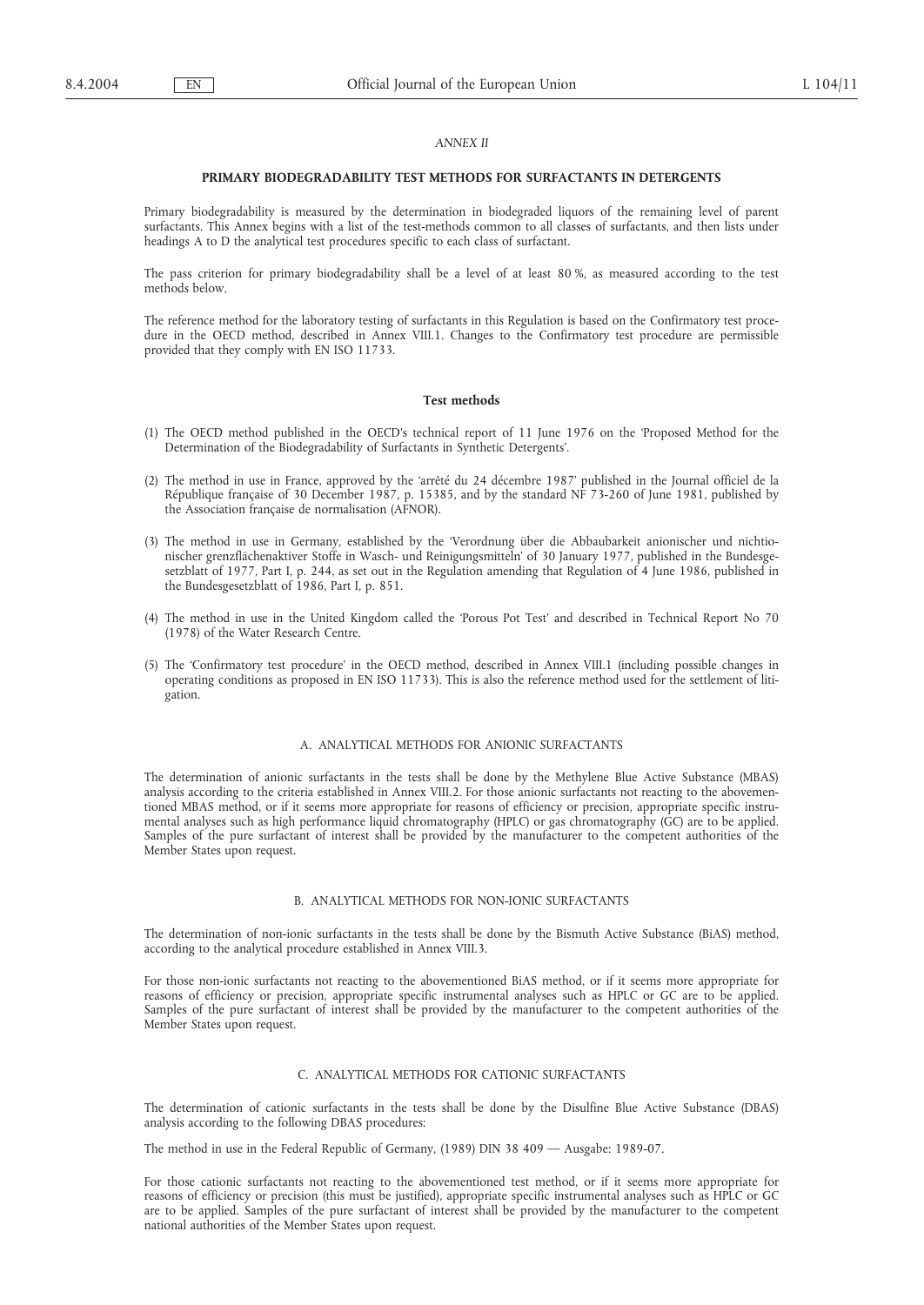## D. ANALYTICAL METHODS FOR AMPHOTERIC SURFACTANTS

The determination of amphoteric surfactants in the tests shall be done by analysis following the procedures listed below:

- 1. If cationics absent:
- The method in use in the Federal Republic of Germany, (1989) DIN 38 409-Teil 20.
- 2. Otherwise:
	- Orange II method (Boiteux, 1984).

For those amphoteric surfactants not reacting to the abovementioned tests, or if it seems more appropriate for reasons of efficiency or precision (this must be justified), appropriate specific instrumental analyses such as HPLC or GC are to be applied. Samples of the pure surfactant of interest shall be provided by the manufacturer to the competent authorities of the Member States upon request.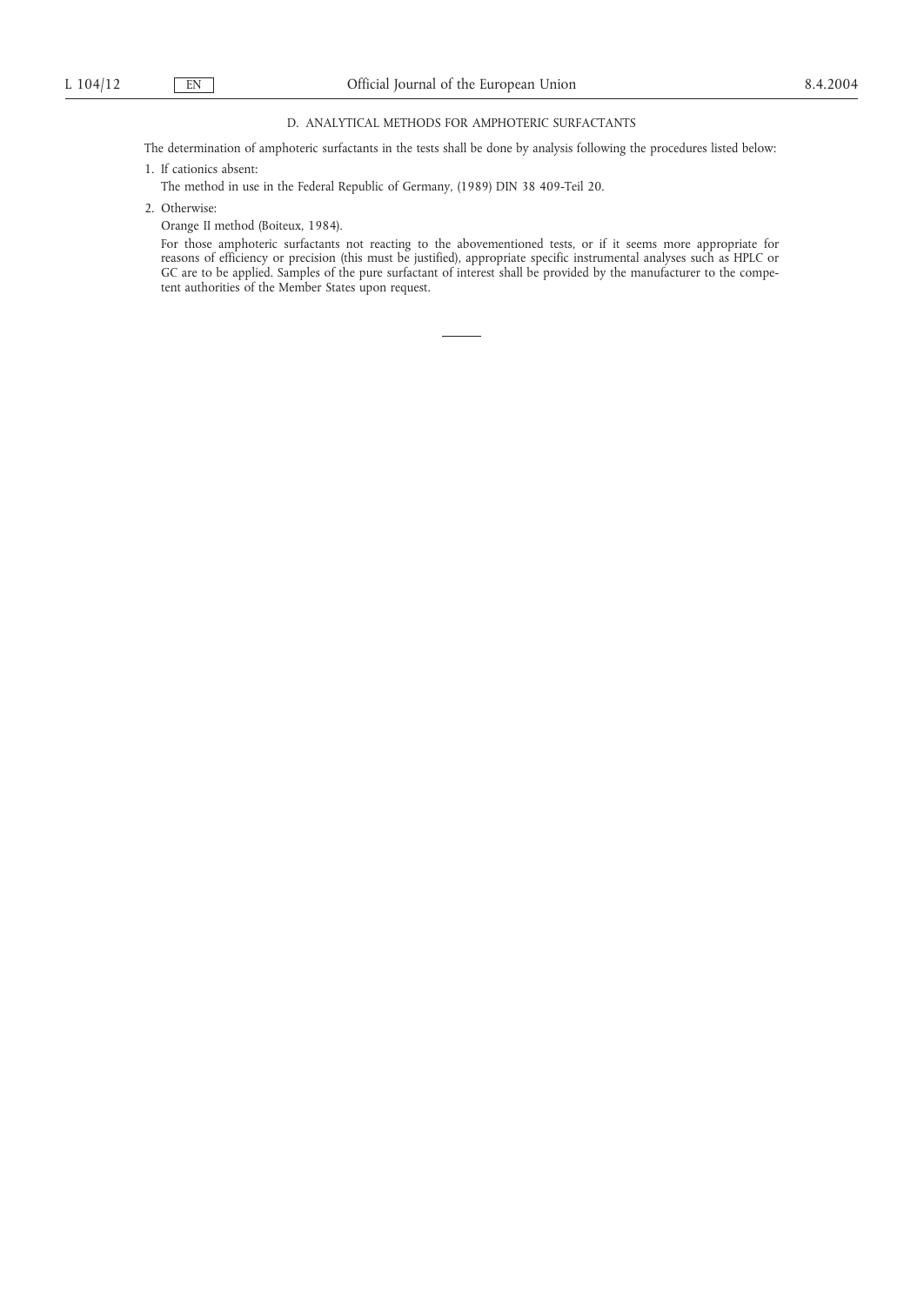## *ANNEX III*

#### **ULTIMATE BIODEGRADABILITY (MINERALISATION) TEST METHODS FOR SURFACTANTS IN DETER-GENTS**

A. The reference method for laboratory testing of surfactant ultimate biodegradability in this regulation is based on the en iso standard 14593: 1999 ( $CO<sub>2</sub>$  headspace test).

Surfactants in detergents shall be considered as biodegradable if the level of biodegradability (mineralisation) measured according to one of the five following tests (1 ) is at least 60 % within twenty-eight days:

- 1. EN ISO Standard 14593: 1999. Water quality. Evaluation of ultimate aerobic biodegradability of organic compounds in aqueous medium. — Method by analysis of inorganic carbon in sealed vessels (CO<sub>2</sub> headspace test). Pre-adaptation is not to be used. The ten days window principle is not applied. (Reference method).
- 2. Method of the Directive 67/548/EEC Annex V.C.4-C [Carbon dioxide (CO<sub>2</sub>) Evolution Modified Sturm Test]: Preadaptation is not to be used. The ten days window principle is not applied.
- 3. Method of the Directive 67/548/EEC Annex V.C.4-E (Closed Bottle): Pre-adaptation is not to be used. The ten days window principle is not applied.
- 4. Method of the Directive 67/548/EEC Annex V.C.4-D (Manometric Respirometry): Pre-adaptation is not to be used. The ten days window principle is not applied.
- 5. Method of the Directive 67/548/EEC Annex V.C.4-F (MITI: Ministry of International Trade and Industry-Japan): Pre-adaptation is not to be used. The ten days window principle is not applied.
- B. Depending on the physical characteristics of the surfactant, one of the methods listed below might be used if appropriately justified (2 ). It should be noted that the pass criterion of at least 70 % of these methods is to be considered as equivalent to the pass criterion of at least 60 % referred to in methods listed in point A. The adequacy of the choice of the methods listed below shall be decided on a case by case confirmation, in accordance with Article 5 of this Regulation.
	- 1. Method of the Directive 67/548/EEC Annex V.C.4-A (Dissolved Organic Carbon DOC Die-Away): Pre-adaptation is not to be used. The ten days window principle is not applied. The pass criteria for biodegradability measured according to the test shall be at least 70 % within twenty-eight days.
	- 2. Method of the Directive 67/548/EEC Annex V.C.4-B (Modified OECD Screening-DOC Die-Away): Pre-adaptation is not to be used. The ten days window principle is not applied. The pass criteria for biodegradability measured according to the test shall be at least 70 % within twenty-eight days.
- *N.B.* All the abovementioned methods, taken from Council Directive 67/548/EEC, can also be found in the publication 'Classification, Packaging and Labelling of Dangerous Substances in the European Union', Part 2: 'Testing Methods'. European Commission 1997. ISBN 92-828-0076-8.

<sup>(</sup> 1 ) These five tests are identified as the most suitable for surfactants.

<sup>(</sup> 2 ) The DOC methods could give results on the removal and not on the ultimate biodegradation. The Manometric Respirometry and the MITI would not be appropriate in some cases because the high initial test concentration could be inhibitory.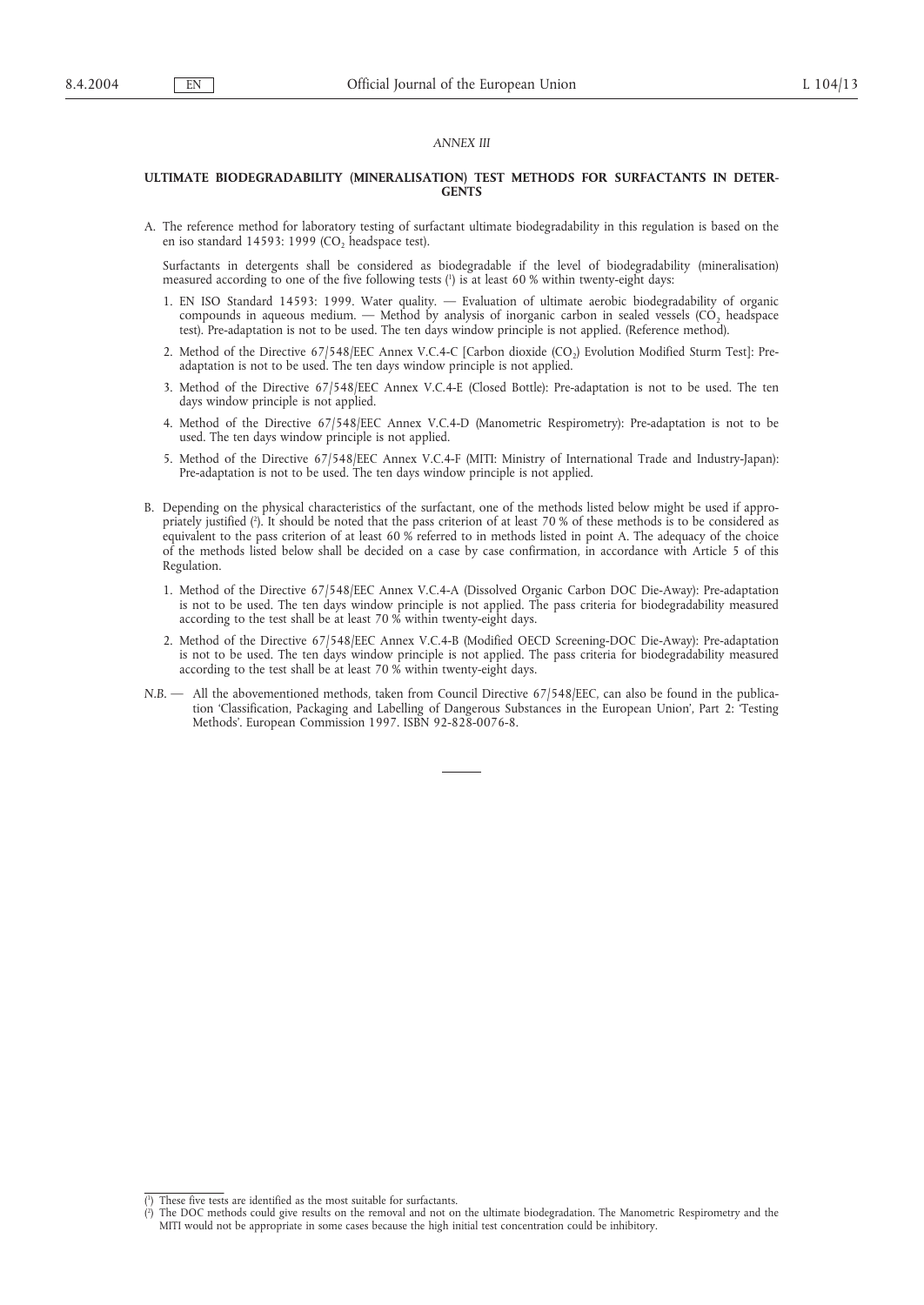### *ANNEX IV*

#### **COMPLEMENTARY RISK ASSESSMENT FOR SURFACTANTS IN DETERGENTS**

For those surfactants for which an environmental risk assessment is available in the context of Directive 93/67/EEC, or Regulation (EEC) No 793/93 and Regulation (EC) No 1488/94, and Technical Guidance Documents, this risk assessment shall be considered together with the complementary risk assessment run in the scope of this Regulation.

The complementary risk assessment run in the scope of this Regulation, in case it is likely that recalcitrant metabolites are produced, shall be considered in the context of assessments made on the basis of Directive 93/67/EEC or Regulation (EEC) No 793/93. This is to be assessed case by case and in particular on the basis of the results of the tests referred to in part 3.

The study shall cover the aquatic environmental compartment. Additional information relating to specific risk assessment concerns might be required by the Committee referred to in Article 12(2) on a case by case basis. Additional information might include other environmental compartments such as sewage sludge and soil. A tiered approach shall be adopted concerning the information required for the technical file referred to in Articles 5 and 9. The file shall contain at least the information described under points 1, 2 and 3 below.

However, to minimise testing, and especially to avoid unnecessary animal testing, the additional studies listed under point 4.2.2 should be requested only where such information is necessary and proportionate. In case of dispute concerning the extent of additional information required, a Decision may be taken in accordance with the procedure laid down in Article 12(2).

As noted in Article 13, the guidelines included in this Annex for the Decisions on derogation may be adapted as appropriate on the basis of the accumulated experience.

- 1. *Identity of the surfactant (in accordance with the provisions laid down by Annex VII.A of Directive 67/548/EEC).*
- 1.1. Name
- 1.1.1. Names in the IUPAC nomenclature
- 1.1.2. Other names
- 1.1.3. CAS number and CAS name (if available)
- 1.1.4. Einecs  $(1)$  or Elincs  $(2)$  numbers (if available)
- 1.2. Molecular and structural formula
- 1.3. Composition of the surfactant
- 2. *Information on the surfactant*
- 2.1. Quantities of the surfactant used in detergents
- 2.2. The information on use patterns given in this section shall be sufficient to allow an approximate but realistic estimate of function and environmental exposure to the surfactant as associated with its use in detergents. It shall include the following:
	- importance of the application (societal value),
	- use conditions (release scenario),
	- use volume,
	- availability and suitability of alternatives (performance and economic considerations),
	- assessment of relevant environmental information.
- 3. *Information on the potential recalcitrant metabolites*

Toxicity information on test liquors shall be provided. If no data are available on residue identity, the information referred to in point 4.2.1 may be requested, depending on the potential risk, the importance and the quantity of the surfactant used in detergents. In conflicting cases concerning this information, a Decision may be taken in accordance with the procedure laid down in Article 12(2).

<sup>(</sup> 1 ) European Inventory of Existing Commercial Substances.

<sup>(</sup> 2 ) European List of Notified Chemical Substances.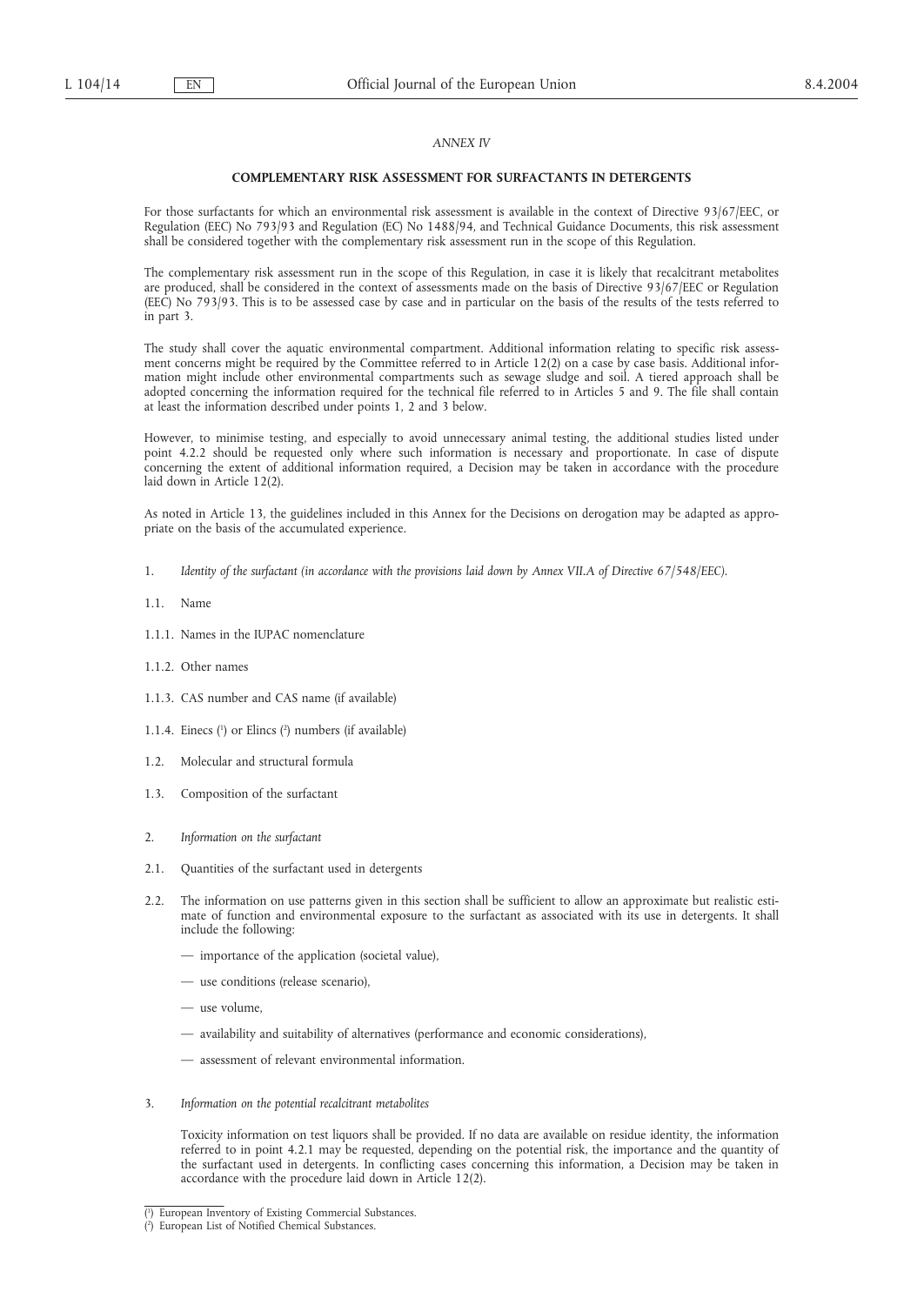- 4. *Additional studies*
- 4.1. Biodegradability tests
- 4.1.1. Pre-adapted inoculum

Any of the tests described in Annex III, may be run with pre adapted inoculum in order to provide evidence of the relevance of pre-adaptation for the surfactant.

4.1.2. Inherent Biodegradability Tests

At least one of the tests referred to below shall be included:

- method of the Directive 67/548/EEC, Annex V.C.12 (Modified SCAS test),
- method of the Directive 67/548/EEC, Annex V.C.9 (Zahn-Wellens).

Failure to pass the inherent biodegradability test would indicate potential for persistency which may be considered, in general terms, as sufficient to prohibit the placing on the market of such a surfactant except in cases where the criteria set out in Article 6 indicate that there is no justification for refusing a derogation.

- 4.1.3. Activated Sludge Simulation Biodegradability Tests
	- The following tests referred below shall be included:
		- method of the Directive 67/548/EEC, Annex V.C.10 (including possible changes in operating conditions as proposed in EN ISO 11733).

Failure to pass the activated sludge simulation biodegradability test would indicate potential for the release of the metabolites by sewage treatment, which may be considered, in general terms, as evidence of need for a more complete risk assessment.

- 4.2. Toxicity testing of biodegradation test liquors
	- Toxicity information on test liquors is to be provided on:
- 4.2.1. Chemical and physical information, such as:
	- identity of the metabolite (and analytical means by which it was obtained);
	- key physical chemical properties (water solubility, Octanol: Water partition coefficient (Log Po/w, etc.).
- 4.2.2. Effects on organisms. Tests to be conducted in compliance with the principles of good laboratory practice.

Fish: the test recommended is that in Annex V.C.1 of Directive 67/548/EEC

Daphnia: the test recommended is that in Annex V.C.2 of Directive 67/548/EEC

Algae: the test recommended is that in Annex V.C.3 of Directive 67/548/EEC

Bacteria: the test recommended is that in Annex V.C.11 of Directive 67/548/EEC

4.2.3. Degradation

Biotic: the test recommended is that in Annex V.C.5 of Directive 67/548/EEC

Abiotic: the test recommended is that in Annex V.C.7 of Directive 67/548/EEC. The information to be provided will consider as well the potential of metabolites for bio-concentration and their partitioning to the sediment phase.

Moreover, if some metabolites are suspected for endocrine disrupting activity, it is recommended to determine if these have potential to result in adverse affects as soon as validated testing schemes to assess such adverse effects are available.

*N.B.* All the abovementioned tests can also be consulted in the publication Classification, Packaging and Labelling of Dangerous Substances in the European Union; Part 2: 'Testing Methods'. European Commission 1997. ISBN 92- 828-0076-8.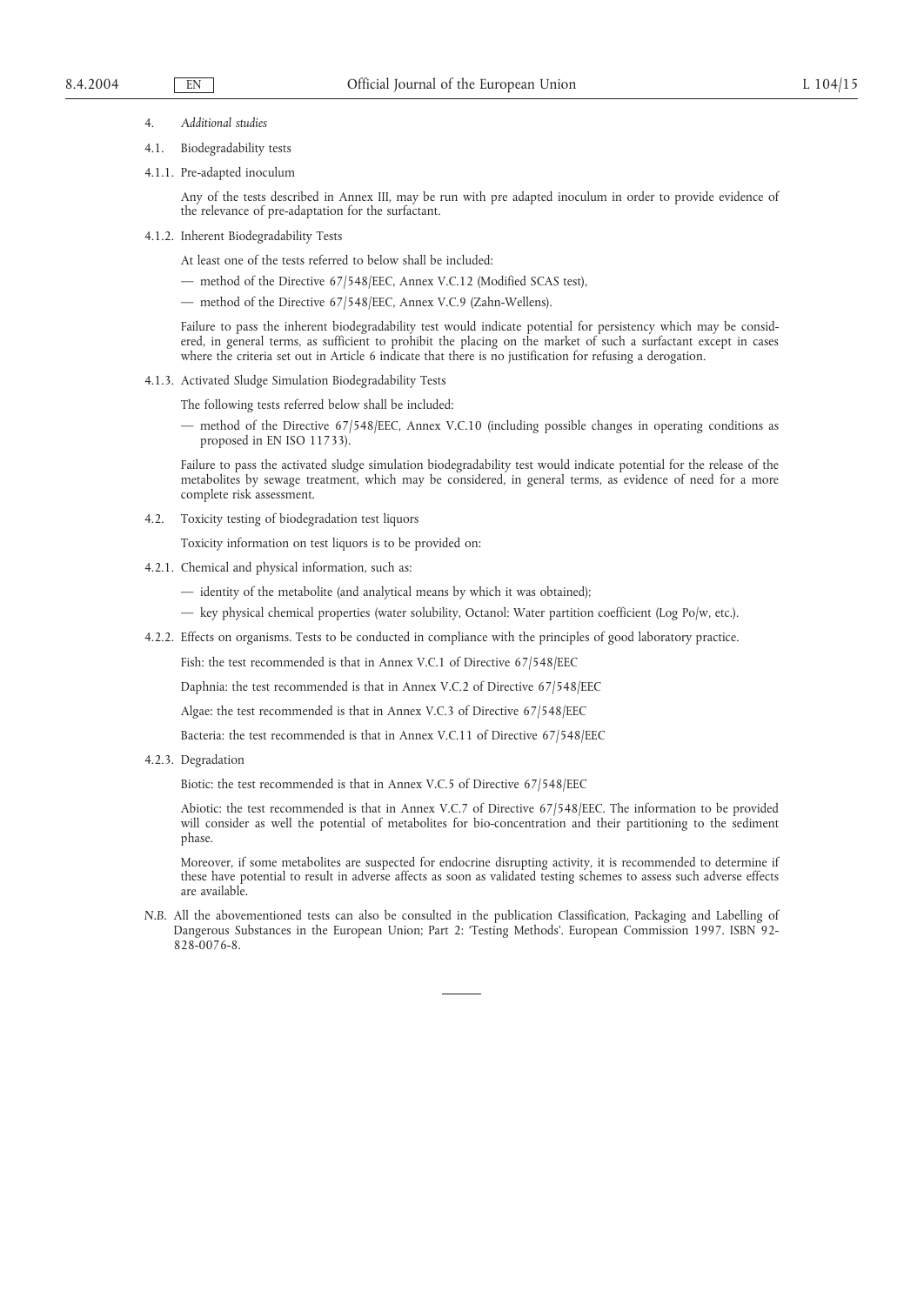### *ANNEX V*

#### **LIST OF SURFACTANTS THAT HAVE OBTAINED A DEROGATION**

The following detergent surfactants passing tests stipulated in Annex II, but not passing tests stipulated in Annex III, may be placed on the market by means of derogation stipulated in Article 5 and in accordance with the procedure laid down in Article 12(2):

| Name in the IUPAC nomenclature | EINECS or ELINCS number | CAS number and CAS name | Limitations |
|--------------------------------|-------------------------|-------------------------|-------------|
|                                |                         |                         |             |
|                                |                         |                         |             |
|                                |                         |                         |             |

'EINECS' means the European Inventory of Existing Commercial Substances. This inventory contains the definitive list of all substances deemed to be on the Community market on 18 September 1981.

'ELINCS' means the list of new substances as defined in Council Directive 92/32/EEC of 30 April 1992 amending for the seventh time Directive 67/548/EEC on the approximation of the laws, regulations and administrative provisions relating to the classification, packaging and labelling of dangerous substances (1 ).

## *ANNEX VI*

## **LIST OF BANNED OR RESTRICTED DETERGENT SURFACTANTS**

The following detergent surfactants have been identified as not complying with the provisions of this Regulation:

| NAME in the IUPAC<br><b>NOMENCLATURE</b> | EINECS or ELINCS NUMBER | CAS NUMBER and CAS NAME | <b>LIMITATIONS</b> |
|------------------------------------------|-------------------------|-------------------------|--------------------|
|                                          |                         |                         |                    |
|                                          |                         |                         |                    |
|                                          |                         |                         |                    |

'EINECS' means the European Inventory of Existing Commercial Substances. This inventory contains the definitive list of all substances deemed to be on the Community market on 18 September 1981.

'ELINCS' means the list of new substances, as defined in Directive 92/32/EEC.

<sup>(</sup> 1 ) OJ L 154, 5.6.1992, p. 1.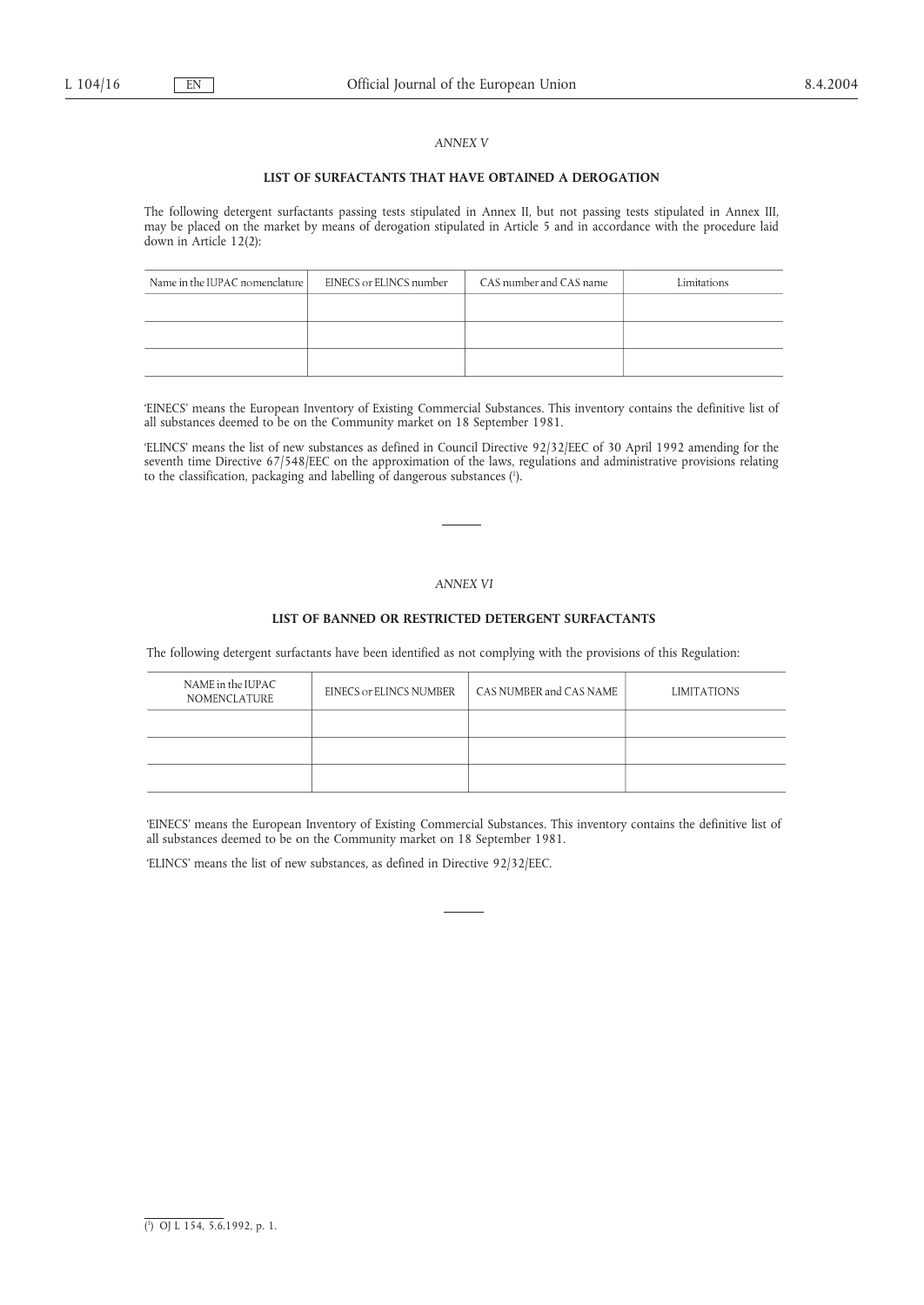### *ANNEX VII*

#### **LABELLING AND INGREDIENT DATASHEET**

## A. **Labelling for contents**

The following provisions on labelling shall apply to the packaging of detergents sold to the general public.

The following weight percentage ranges:

- less than 5 %,
- 5 % or over but less than 15 %,
- 15 % or over but less than 30 %,
- 30 % and more,

shall be used to indicate the content of the constituents listed below where they are added in a concentration above 0,2 % by weight:

- phosphates,
- phosphonates,
- anionic surfactants,
- cationic surfactants,
- amphoteric surfactants,
- non-ionic surfactants,
- oxygen-based bleaching agents,
- chlorine-based bleaching agents,
- EDTA and salts thereof,
- NTA (nitrilotriacetic acid) and salts thereof,
- phenols and halogenated phenols,
- paradichlorobenzene,
- aromatic hydrocarbons,
- aliphatic hydrocarbons,
- halogenated hydrocarbons,
- soap,
- zeolites,
- polycarboxylates.

The following classes of constituent, if added, shall be listed irrespective of their concentration:

- enzymes,
- disinfectants,
- optical brighteners,
- perfumes.

If added, preservation agents shall be listed, irrespective of their concentration, using where possible the common nomenclature established under Article 8 of Council Directive 76/768/EEC of 27 July 1976 on the approximation of laws of the Member States relating to cosmetic products (1).

If added, as such, at concentrations exceeding 0,01 % by weight, the allergenic fragrances that appear on the list of substances in Annex III, Part 1 of Directive 76/768/EEC, as a result of its amendment by Directive 2003/15/EC of the European Parliament and of the Council (?) to include the allergenic perfume ingredients from the list first established by the Scientific Committee on Cosmetics and Non Food Products (SCCNFP) in its opinion SCCNFP/0017/98, shall be listed using the nomenclature of that Directive, as shall any other fragrances that are subsequently added to Annex III, Part 1 of Directive 76/768/EEC by adaptation of that Annex to technical progress.

( 1 ) OJ L 262, 27.9.1976, p. 169. Directive as last amended by Commission Directive 2003/83/EC (OJ L 238, 25.9.2003, p. 23). ( 2 ) OJ L 66, 11.3.2003, p. 26.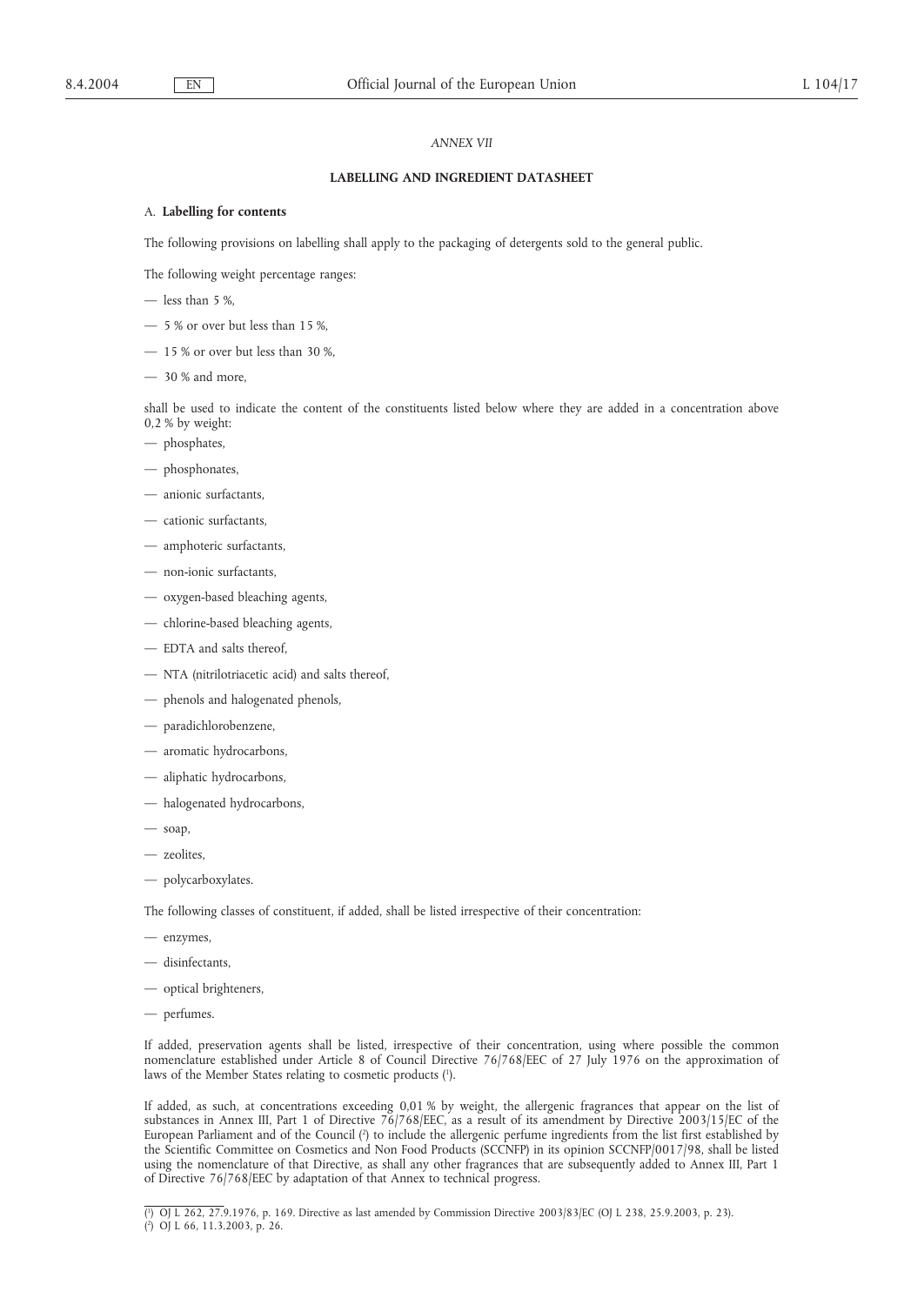If individual risk-based concentration limits for the fragrance allergens are subsequently established by the SCCNFP, the Commission shall propose the adoption, in accordance with Article 12(2), of such limits to replace the limit of 0,01 % mentioned above.

For detergents intended to be used in the industrial sector, and not made available to members of the general public, the abovementioned requirements do not have to be fulfilled if the equivalent information is provided by means of technical data sheets, safety data sheets, or in a similar appropriate manner.

#### B. **Labelling for dosage information**

As prescribed in Article 11(4), the following provisions on labelling shall apply to the packaging of detergents sold to the general public. The packaging of detergents sold to the general public intended to be used as laundry detergents shall bear the following information:

- The recommended quantities and/or dosage instructions expressed in millilitres or grams appropriate to a standard washing machine load, for soft, medium and hard water hardness classes and making provision for one or two cycle washing processes:
- For heavy-duty detergents, the number of standard washing machine loads of 'normally soiled' fabrics, and, for detergents for delicate fabrics, the number of standard washing machine loads of lightly-soiled fabrics, that can be washed with the contents of the package using water of medium hardness, corresponding to 2,5 millimoles CaCO<sub>3</sub>/l;
- The capacity of any measuring cup, if provided, shall be indicated in millilitres or grams, and markings shall be provided to indicate the dose of detergent appropriate for a standard washing machine load for soft, medium and hard water hardness classes.

The standard washing machine loads are 4,5 kg dry fabric for heavy-duty detergents and 2,5 kg dry fabric for low-duty detergents in line with the definitions of Commission Decision 1999/476/EC of 10 June 1999 establishing the Ecological Criteria for the award of the Community eco-label to Laundry Detergents. (1 ) A detergent shall be considered to be a heavy-duty detergent unless the claims of the manufacturer predominantly promotes fabric care i.e. low temperature wash, delicate fibres and colours.

#### C. **Ingredient datasheet**

The following provisions shall apply to the listing of ingredients on the datasheet referred to in Article 9(3).

The datasheet shall list the name of the detergent and of the manufacturer.

All ingredients shall be listed; in order of decreasing abundance by weight, and the list shall be sub-divided into the following weight percentage ranges:

- $-10\%$  or more,
- $-1\%$  or over, but less than 10%,
- $-$  0,1 % or over, but less than 1 %,
- less than 0,1 %.

Impurities shall not be considered to be ingredients.

The common chemical name or IUPAC (?) name, the CAS number, and, where available, the INCI (?) name, and the European Pharmacopoeia name, shall be given for each ingredient.

#### D. **Publication of list of ingredients**

Manufacturers shall make available on a website the ingredient datasheet mentioned above except for the following information:

- weight percentage ranges
- constituents of perfumes and essential oils,
- constituents of colouring agents.

This obligation shall not apply to industrial or institutional detergents containing surfactants, or to surfactants for industrial or institutional detergents, for which a technical data sheet or safety data sheet is available.

<sup>(</sup> 1 ) OJ L 187, 20.7.1999, p. 52. Decision as last amended by Decision 2003/200/EC (OJ L 76, 22.3.2003, p. 25).

<sup>(</sup> 2 ) International Union of Pure and Applied Chemistry. ( 3 ) International Nomenclature Cosmetic Ingredient.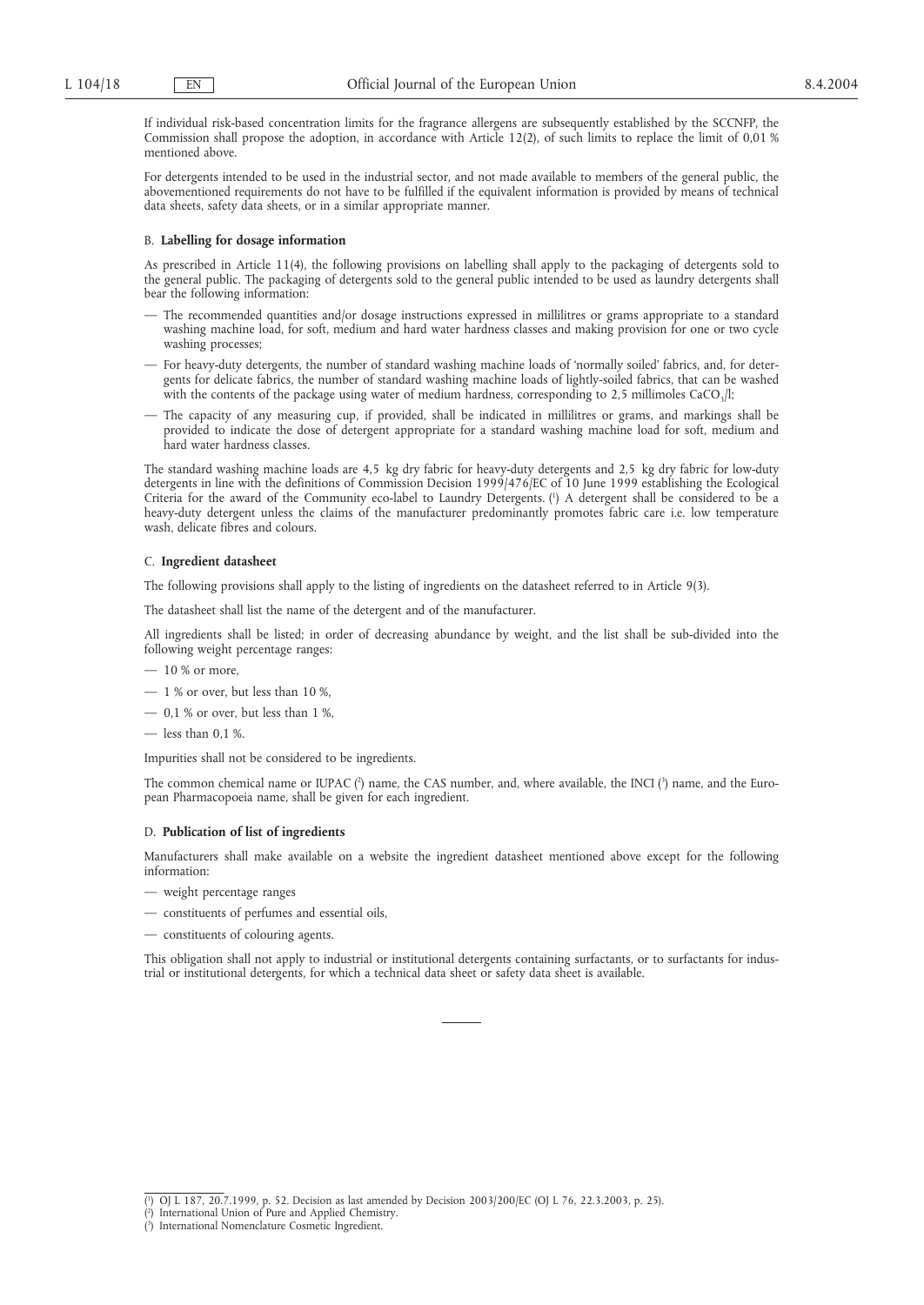### *ANNEX VIII*

#### **TEST METHODS AND ANALYTICAL METHODS**

The following test and analytical methods apply to control procedures for detergents on the market carried out by Member States:

### 1. **Reference method (confirmatory test)**

1.1. *Definition*

This method describes a laboratory model of the activated sludge + secondary settler which is designed to simulate municipal sewage treatment. The conditions described are those from the Directives that preceded this Regulation. Improved state-of-the-art operating conditions can be applied to this test method as described in EN ISO 11733.

#### 1.2. *Equipment needed for measurement*

The method of measurement employs the small-activated sludge plant shown in Figure 1, and in greater detail in Figure 2. The equipment consists of a sewage vessel A for synthetic sewage, dosing pump B, aeration vessel C, settling vessel D, air-lift pump E to recycle the activated sludge, and vessel F for collecting the treated effluent.

Vessels A and F must be of glass or suitable plastic and hold at least twenty-four litres. Pump B must provide a constant flow of synthetic sewage to the aeration vessel; this vessel, during normal operation, contains three litres of mixed liquor. A sintered aeration cube G is suspended in the vessel C at the apex of the cone. The quantity of air blown through the aerator shall be monitored by means of a flow meter H.

1.3. *Synthetic sewage*

A synthetic sewage is employed for the test. Dissolve in each litre of tap water:

- 160 mg peptone;
- 110 mg meat extract;
- $-$  30 mg urea, CO(NH<sub>2</sub>)<sub>2</sub>;
- 7 mg sodium chloride, NaCl;
- $-4$  mg calcium chloride, CaCl<sub>2</sub>.2H<sub>2</sub>O;
- $-$  2 mg magnesium sulphate, MgSO<sub>4</sub>.7H<sub>2</sub>O;
- $-$  28 mg of di-potassium hydrogen phosphate, K<sub>2</sub>HPO<sub>4</sub>;
- and  $10 \pm 1$  mg of the surfactant.

The synthetic sewage is freshly prepared daily.

#### 1.4. *Preparation of samples*

Uncompounded surfactants are examined in the original state. Active content of surfactant samples must be determined in order to prepare the synthetic sewage  $(1.3)$ .

#### 1.5. *Operation of equipment*

Initially, fill aeration vessel C and settling vessel D with synthetic sewage. The height of the vessel D should be so fixed that the volume contained in the aeration vessel C is three litres. Inoculation is made by introducing 3 ml of a secondary effluent of good quality, freshly collected from a treatment plant dealing with a predominantly domestic sewage. The effluent must be kept under aerobic conditions in the period between sampling and application. Then set the aerator G, air-lift E and dosing device B in operation. The synthetic sewage must pass through the aeration vessel C at a rate of one litre per hour; this gives a mean retention time of three hours.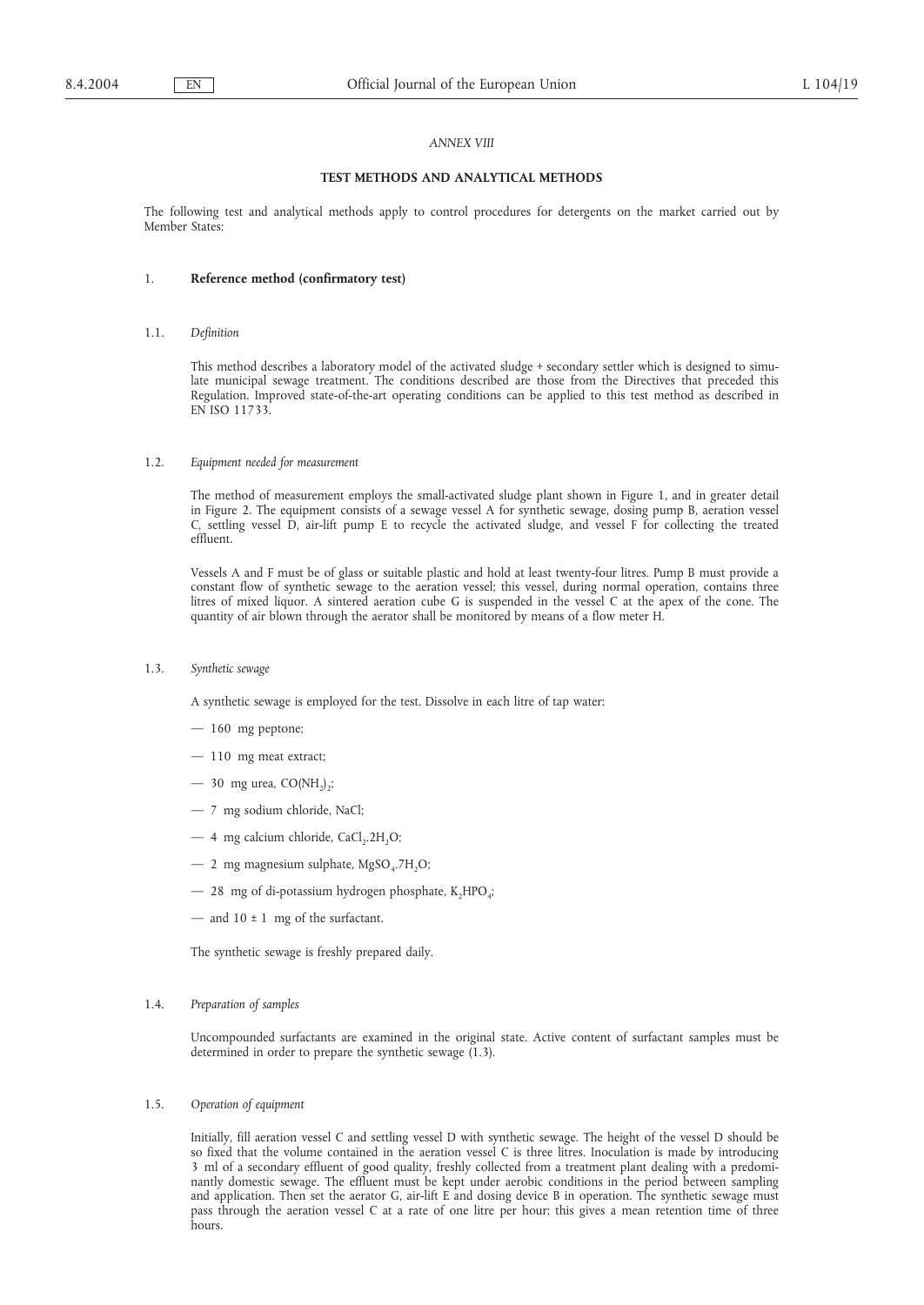The rate of aeration should be so regulated that the contents of vessel C are kept constantly in suspension and the dissolved oxygen content is at least 2 mg/l. Foaming must be prevented by appropriate means. Antifoaming agents that inhibit the activated sludge or contain surfactants must not be used. The air-lift pump E must be set so that the activated sludge from the settling vessel is continually and regularly recycled to aeration vessel C. Sludge which has accumulated around the top of the aeration vessel C, in the base of the settling vessel D, or in the circulation circuit must be returned to the circulation at least once each day by brushing or some other appropriate means. When the sludge fails to settle, its settleability may be increased by the addition of 2 ml portions of a 5 % solution of ferric chloride, repeated as necessary.

The effluent from the settling vessel D is accumulated in vessel F for twenty-four hours, following which a sample is taken after thorough mixing. Vessel F must then be carefully cleaned.

#### 1.6. *Checking measuring equipment*

The surfactant content (in mg/l) of the synthetic sewage is determined immediately before use.

The surfactant content (in mg/l) of the effluent collected over twenty-four hours in vessel F should be determined analytically by the same method, immediately after collection: otherwise the samples must be preserved, preferably by freezing. The concentrations must be determined to the nearest 0,1 mg/l surfactant

As a check on the efficiency of the process, the chemical oxygen demand (COD) or the dissolved organic carbon (DOC) of the glass fibre filtered effluent accumulated in vessel F and of the filtered synthetic sewage in vessel A is measured at least twice per week.

The reduction in COD or DOC should level off when a roughly regular daily surfactant degradation is obtained at the end of the running-in period shown in Figure 3.

The content of dry matter in the activated sludge contained in the aeration vessel should be determined twice a week in g/l. If it is more than 2,5 g/l, the excess activated sludge must be discarded.

The degradation test is performed at room temperature; this should be steady and kept between 19-24 ° C.

### 1.7. *Calculation of biodegradability*

The percentage degradation of surfactant must be calculated every day on the basis of the surfactant content in mg/l of the synthetic sewage and of the corresponding effluent accumulated in vessel F.

The degradability values thus obtained should be presented graphically as in Figure 3.

The degradability of the surfactant should be calculated as the arithmetic mean of the values obtained over the twenty-one days that follow the running-in and acclimatisation period, during which degradation has been regular and the operation of the plant trouble-free. In any event the duration of the running-in period should not exceed six weeks.

The daily degradation values are calculated to the nearest 0,1 % but the final result is given to the nearest whole number.

In some cases it may be permissible to reduce the frequency of sampling but at least fourteen results collected over the twenty-one days which follow the running-in period should be used in calculating the average.

#### 2. **Determination of anionic surfactants in biodegradability tests**

#### 2.1. *Principle*

The method is based on the fact that the cationic dye methylene blue forms blue salts with anionic surfactants (MBAS), which can be extracted with chloroform. To eliminate interference, the extraction is first effected from alkaline solution and the extract is then shaken with acidic methylene blue solution. The absorbency of the separated organic phase is measured photometrically at the wavelength of maximum absorption of 650 nm.

#### 2.2. *Reagents and equipment*

#### 2.2.1. Buffer solution pH 10

Dissolve 24 g sodium bicarbonate, NaHCO<sub>3</sub> AR, and 27 g anhydrous sodium carbonate (Na<sub>2</sub>CO<sub>3</sub>) AR in deionised water and dilute to 1 000 ml.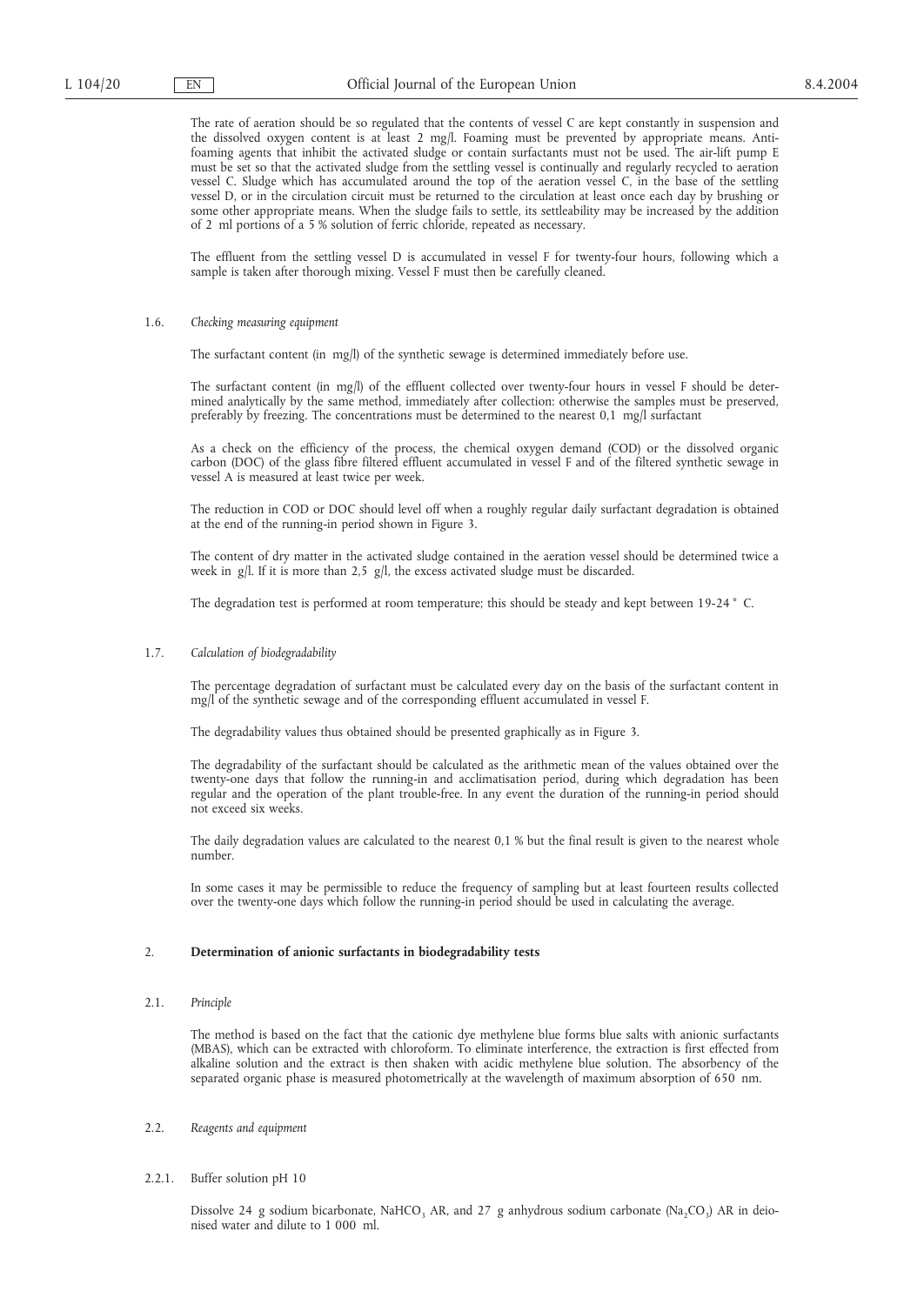2.2.2. Neutral methylene blue solution

Dissolve 0,35 g methylene blue AR in deionised water and dilute to 1 000 ml. Prepare the solution at least twenty-four hours before use. The absorbency of the blank chloroform phase, measured against chloroform must not exceed 0,015 per 1 cm of layer thickness at 650 nm.

2.2.3. Acidic methylene blue solution

Dissolve 0,35 g methylene blue AR in 500 ml deionised water and mix with 6,5 ml H<sub>2</sub>SO<sub>4</sub> (d = 1,84 g/ml). Dilute to 1 000 ml with deionised water. Prepare the solution at least twenty-four hours before use. The absorbency of the blank chloroform phase, measured against chloroform must not exceed 0,015 per 1 cm of layer thickness at 650 nm.

- 2.2.4. Chloroform (trichloromethane) AR freshly distilled
- 2.2.5. Dodecyl benzene sulphonic acid methyl ester
- 2.2.6. Ethanolic potassium hydroxide solution, KOH 0,1 M
- 2.2.7. Ethanol pure,  $C_2H_5OH$
- 2.2.8. sulphuric acid,  $H_2SO_4$  0,5 M
- 2.2.9. Phenolphthalein solution

Dissolve 1 g phenolphthalein in 50 ml ethanol and add 50 ml deionised water while stirring continuously. Filter off any precipitate obtained.

- 2.2.10. Methanolic hydrochloric acid: 250 ml hydrochloric acid AR and 750 ml methanol
- 2.2.11. Separating funnel, 250 ml
- 2.2.12. Graduated flask, 50 ml
- 2.2.13. Graduated flask, 500 ml
- 2.2.14. Graduated flask, 1 000 ml
- 2.2.15. Round-bottomed flask with ground glass stopper and reflux condenser, 250 ml; boiling granules
- 2.2.16. pH meter
- 2.2.17. Photometer for measurements at 650 nm, with 1 to 5 cm cells
- 2.2.18. Qualitative grade filter paper
- 2.3. *Procedure*

The samples for analysis must not be taken through a layer of foam.

After thorough cleaning with water, the equipment used for the analysis must be thoroughly rinsed with methanolic hydrochloric acid (2.2.10) and then with deionised water before using.

Filter the activated sludge plant influent and effluent to be examined immediately on sampling. Discard the first 100 ml of the filtrates.

Place a measured volume of the sample, neutralised if necessary, into a 250 ml separating funnel (2.2.11). The volume of sample should contain between 20 and 150 g of MBAS. At the lower MBAS content, up to 100 ml of sample may be used. When using less than 100 ml, dilute to 100 ml with deionised water. Add to the sample 10 ml of buffer solution (2.2.1), 5 ml of neutral methylene blue solution (2.2.2) and 15 ml of chloroform (2.2.4). Shake the mixture uniformly and not too vigorously for one minute. After phase separation, run the chloroform layer into a second separating funnel, containing 110 ml of deionised water and 5 ml of acidic methylene blue solution (2.2.3). Shake the mixture for one minute. Pass the chloroform layer through a cottonwool filter previously cleaned and wetted with chloroform into a graduated flask (2.2.12).

Extract the alkaline and acid solutions three times, using 10 ml of chloroform for the second and third extractions. Filter the combined chloroform extracts through the same cotton wool filter and dilute to the mark in the 50 ml flask (2.2.12) with chloroform used for rewashing the cotton wool. Measure the absorbency of the chloroform solution with a photometer at 650 nm in 1 to 5 cm cells against chloroform. Run a blank determination through the whole procedure.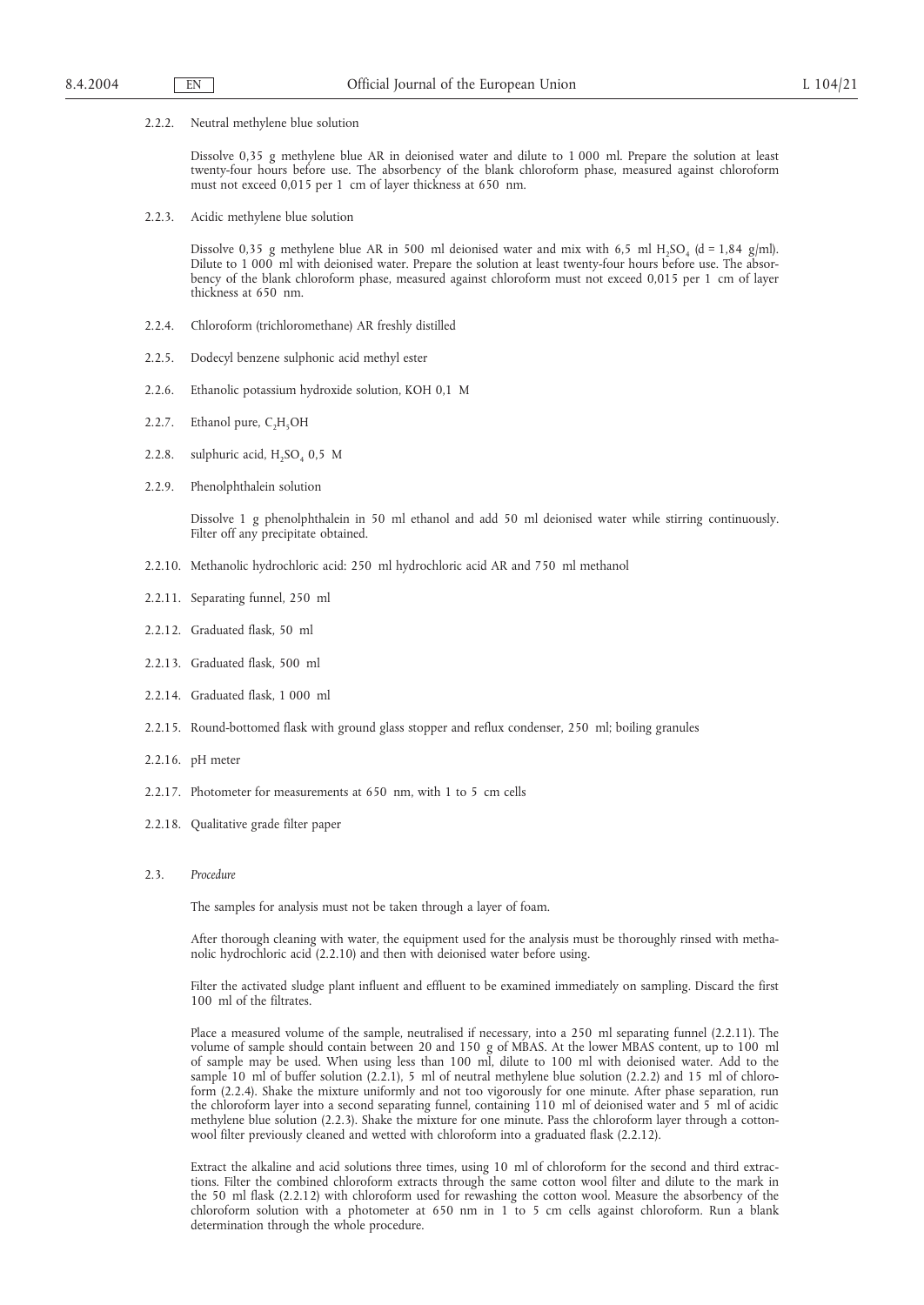#### 2.4. *Calibration curve*

Prepare a calibration solution from the standard substance dodecylbenzene sulphonic acid methyl ester (tetrapropylene type mol. wt. 340) after saponification into the potassium salt. The MBAS is calculated as sodium dodecyl benzene sulphonate (mol. wt. 348).

From a weighing pipette, weigh 400 to 450 mg of dodecyl-benzene-sulphonic-acid-methyl-ester (2.2.5) to the nearest 0,1 mg in a round-bottomed flask and add 50 ml of ethanolic potassium hydroxide solution (2.2.6) and some boiling granules. After mounting the reflux condenser, boil for one hour. After cooling, wash the condenser and ground glass joint with about 30 ml of ethanol, and add these washings to the contents of the flask. Titrate the solution with sulphuric acid against phenolphthalein until it becomes colourless. Transfer this solution to a 1 000 ml graduated flask (2.2.14), dilute to the mark with deionised water and mix.

Part of this surfactant stock solution is then further diluted. Withdraw 25 ml, transfer to a 500 ml graduated flask (2.2.13), dilute to the mark with deionised water and mix.

This standard solution contains:

E x 1,023 mg MBAS per ml 20 000

where E is the sample weight in mg.

To establish the calibration curve, withdraw 1, 2, 4, 6, 8 ml portions of the standard solution and dilute each to 100 ml with deionised water. Then proceed as stated under item 2.3 including a blank determination.

2.5. *Calculation of results*

The amount of anionic surfactant (MBAS) in the sample is read from the calibration curve (2.4). The MBAS content of the sample is given by:

$$
\frac{mg \text{ MBAS} \times 1000}{V} = \text{ MBAS mg/l}
$$

where:  $V = ml$  volume of the sample used.

Express the results as sodium dodecylbenzene sulphonate (MW 348).

2.6. *Expression of results*

Express the results as MBAS mg/l to the nearest 0,1.

### 3. **Determination of non-ionic surfactants in biodegradation test liquors**

3.1. *Principle*

Surface active agents are concentrated and isolated by gas stripping. In the sample used, the quantity of nonionic surfactant should be in the range 250-800 g.

The stripped surfactant is dissolved in ethyl acetate.

After phase separation and evaporation of the solvent, the non-ionic surfactant is precipitated in aqueous solution with modified Dragendorff reagent (KBiI<sub>4</sub> + BaCl<sub>2</sub> + glacial acetic acid).

The precipitate is filtered, washed with glacial acetic acid and dissolved in ammonium tartrate solution. The bismuth in the solution is titrated potentiometrically with pyrrolidinedithiocarbamate solution at pH 4-5 using a bright platinum indicator electrode and a calomel or silver/silver chloride reference electrode. The method is applicable to non-ionic surfactants containing 6-30 alkylene oxide groups.

The titration result is multiplied by the empirical factor of 54 for conversion to the reference substance nonylphenol condensed with 10 mols ethylene oxide (NP 10).

#### 3.2. *Reagents and Equipment*

Reagents are to be made up in deionised water.

- 3.2.1. Pure ethyl acetate, freshly distilled.
- 3.2.2. Sodium bicarbonate, NaHCO<sub>3</sub> AR.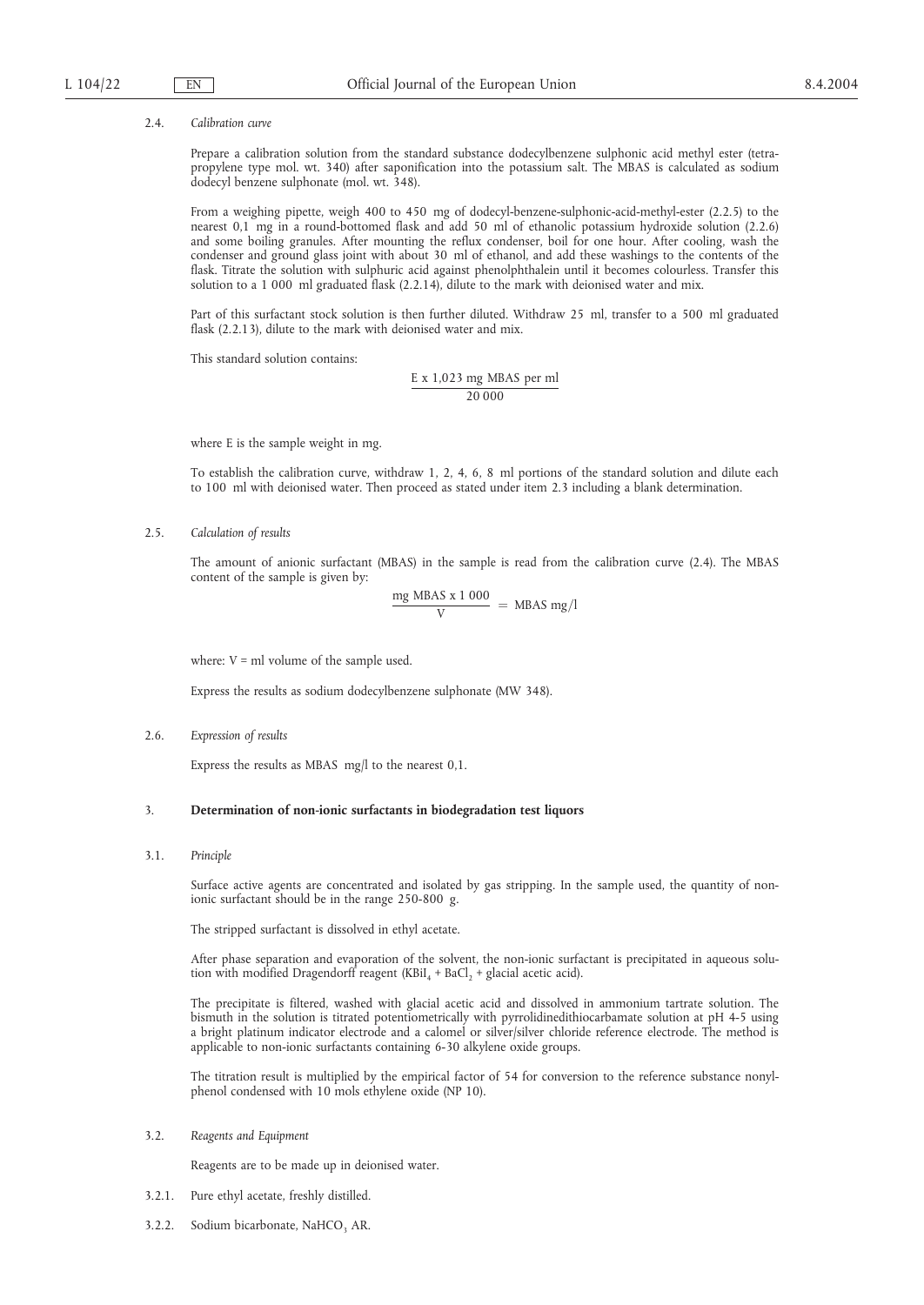3.2.3. Dilute hydrochloric acid [20 ml concentrated acid (HCl) diluted to 1 000 ml with water]

- 3.2.4. Methanol AR, freshly distilled, stored in a glass bottle.
- 3.2.5. Bromocresol purple, 0,1 g in 100 ml methanol.
- 3.2.6. Precipitating agent: the precipitating agent is a mixture of two volumes of solution A and one volume of solution B. The mixture is stored in a brown bottle and can be used for up to one week after mixing.
- 3.2.6.1. Solution A

Dissolve 1,7 g bismuth nitrate,  $BiONO<sub>3</sub>H<sub>2</sub>O AR$ , in 20 ml glacial acetic acid, and make up to 100 ml with water. Then dissolve 65 g potassium iodide AR in 200 ml water. Mix these two solutions in a 1 000 ml measuring flask, add 200 ml glacial acetic acid (3.2.7) and make up to 1 000 ml with water.

3.2.6.2. Solution B

Dissolve 290 g barium chloride, BaCl<sub>2</sub>.2H<sub>2</sub>O AR, in 1 000 ml of water.

- 3.2.7. Glacial acetic acid 99-100 % (lower concentrations are unsuitable).
- 3.2.8. Ammonium tartrate solution: mix 12,4 g tartaric acid AR and 12,4 ml of ammonia solution AR (d = 0,910 g/ ml) and make up to 1 000 ml with water (or use the equivalent amount of ammonium tartrate AR).
- 3.2.9. Dilute ammonia solution: 40 ml ammonia solution AR ( $d = 0.910$  g/ml) diluted to 1 000 ml with water.
- 3.2.10. Standard acetate buffer: dissolve 40 g solid sodium hydroxide AR, in 500 ml water in a beaker and allow to cool. Add 120 ml glacial acetic acid (3.2.7). Mix thoroughly, cool and transfer to a 1 000 ml volumetric flask. Make up to the mark with water.
- 3.2.11. Pyrrolidinedithiocarbamate solution (known as 'carbate solution'): dissolve 103 mg sodium pyrrolidinedithiocarbamate, C<sub>5</sub>H<sub>8</sub>NNaS<sub>2</sub>.2H<sub>2</sub>O, in about 500 ml water, add 10 ml of n-amyl alcohol AR and 0,5 g NaHCO<sub>3</sub> AR, and make up to 1 000 ml with water.
- 3.2.12. Copper sulphate solution (for standardisation of 3.2.11).

STOCK SOLUTION

Mix 1,249 g copper sulphate, CuSO<sub>4</sub>.5H<sub>2</sub>O AR, with 50 ml 0,5 M sulphuric acid and make up to 1 000 ml with water.

STANDARDSOLUTION

Mix 50 ml stock solution with 10 ml  $0.5$  M H<sub>2</sub>SO<sub>4</sub> and make up to 1 000 ml with water.

- 3.2.13. Sodium chloride AR.
- 3.2.14. Gas-stripping apparatus (see Figure 5).

The diameter of the sintered disc must be the same as the internal diameter of the cylinder.

- 3.2.15. Separating funnel, 250 ml.
- 3.2.16. Magnetic stirrer with magnet 25-30 mm.
- 3.2.17. Gooch crucible, diameter of the perforated base = 25 mm, Type G4.
- 3.2.18. Circular glass-fibre filter papers, 27 mm diameter with fibre diameter 0,3-1,5 m.
- 3.2.19. Two filter flasks with adapters and rubber collars, 500 and 250 ml respectively.
- 3.2.20. Recording potentiometer fitted with a bright platinum indicator electrode and a calomel or silver/silver chloride reference electrode with a 250 mV range, with automatic burette of 20-25 ml capacity, or alternative manual equipment.

3.3.1. Concentration and separation of the surfactant

Filter the aqueous sample through a qualitative filter paper. Discard the first 100 ml of the filtrate.

Into the stripping apparatus, previously rinsed with ethyl acetate, place a measured quantity of the sample, such that it contains between 250-800 g non-ionic surfactant.

<sup>3.3.</sup> *Method*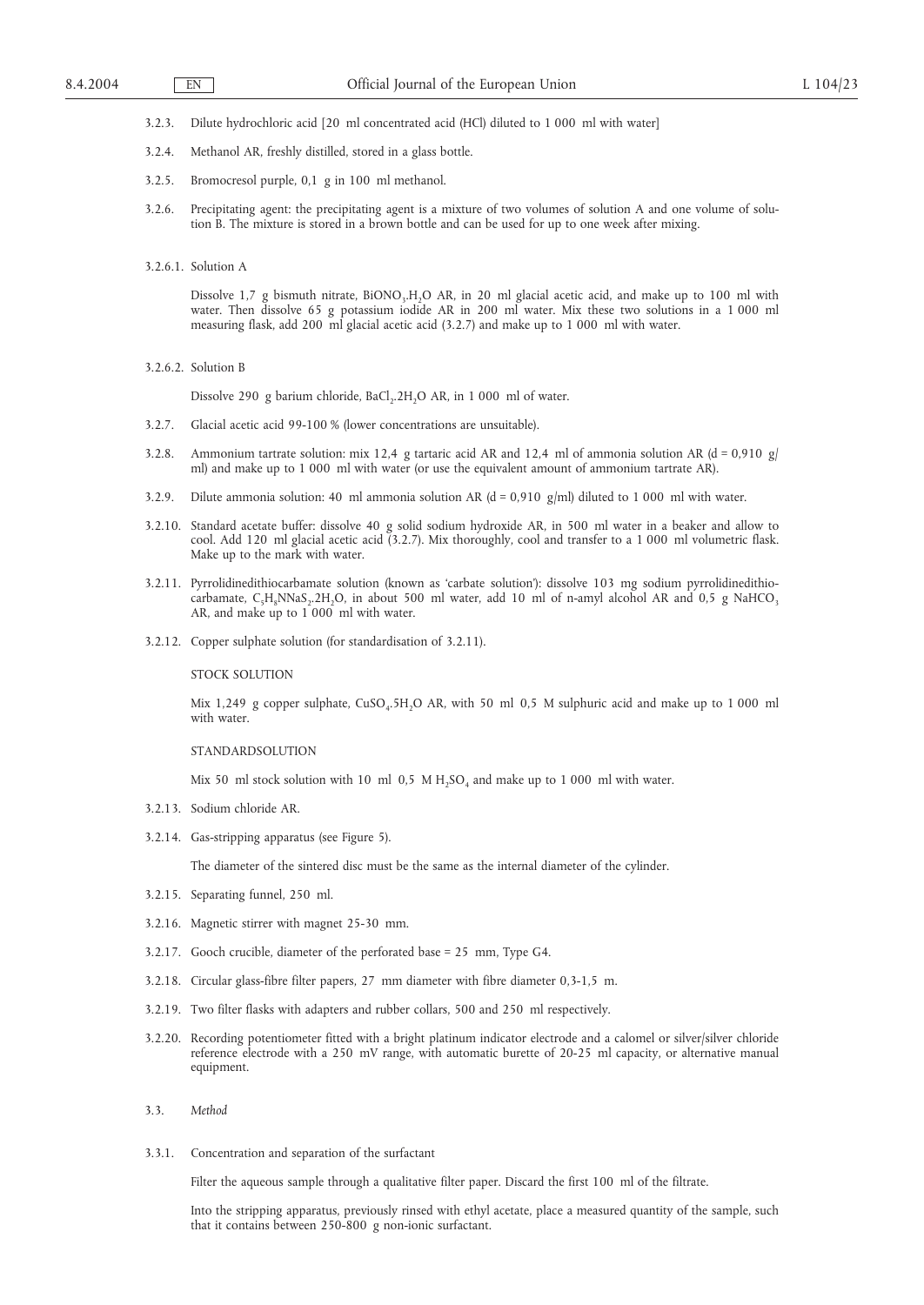To improve the separation add 100 g sodium chloride and 5 g sodium bicarbonate.

If the volume of the sample exceeds 500 ml, add these salts to the stripping apparatus in solid form, and dissolve by passing nitrogen or air through.

If a smaller-sized sample is used, dissolve the salts in 400 ml water and then add to the stripping apparatus.

Add water to bring the level to the upper stopcock.

Cautiously add 100 ml ethyl acetate on top of the water.

Fill the wash-bottle in the gas-line (nitrogen or air) two-thirds full with ethyl acetate.

Pass a gas stream of 30-60 l/h through the apparatus; the use of a flowmeter is recommended. The rate of aeration must be increased gradually at the beginning. The gas rate must be so adjusted that the phases remain noticeably separate to minimise the mixing of the phases and the solution of the ethyl acetate in the water. Stop the gas flow after five minutes.

If there is a reduction of more than 20 % in the volume of the organic phase through solution in water, the sublation must be repeated paying special attention to the rate of gas flow.

Run off the organic phase into a separating funnel. Return any water in the separating funnel from the aqueous phase — it should only be a few ml — to the stripping apparatus. Filter the ethyl acetate phase through a dry qualitative filter paper into a 250 ml beaker.

Put a further 100 ml ethyl acetate into the stripping apparatus and again pass nitrogen or air through for five minutes. Draw off the organic phase into the separating funnel used for the first separation, reject the aqueous phase and run the organic phase through the same filter as the first ethyl acetate portion. Rinse both the separating funnel and the filter with about 20 ml ethyl acetate.

Evaporate the ethyl acetate extract to dryness using a water-bath (fume cupboard). Direct a gentle stream of air over the surface of the solution to accelerate the evaporation.

## 3.3.2. Precipitation and filtration

Dissolve the dry residue from 3.3.1 in 5 ml methanol, add 40 ml water and 0,5 ml dilute HCl (3.2.3) and stir the mixture with a magnetic stirrer.

To this solution add 30 ml of precipitating agent (3.2.6) from a measuring cylinder. The precipitate forms after repeated stirring. After stirring for ten minutes leave the mixture to stand for at least five minutes.

Filter the mixture through a Gooch crucible, the base of which is covered with a glass-fibre filter paper. First wash the filter under suction with about 2 ml glacial acetic acid. Then thoroughly wash the beaker, magnet, and crucible with glacial acetic acid, of which about 40-50 ml is necessary. It is not necessary to quantitatively transfer the precipitate adhering to the sides of the beaker, to the filter, because the solution of the precipitate for the titration is returned to the precipitating beaker, and the remaining precipitate will then be dissolved.

### 3.3.3. Dissolution of the precipitate

Dissolve the precipitate in the filter crucible by the addition of hot ammonium tartrate solution (about 80 ° C) (3.2.8) in three portions of 10 ml each. Allow each portion to stand in the crucible for some minutes before being sucked through the filter into the flask.

Put the contents of the filter flask into the beaker used for the precipitation. Rinse the sides of the beaker with a further 20 ml of tartrate solution to dissolve the rest of the precipitate.

Carefully wash the crucible, adapter and filter flask with 150-200 ml water, and return the rinsing water to the beaker used for the precipitation.

## 3.3.4. The titration

Stir the solution using a magnetic stirrer (3.2.16), add a few drops of bromocresol purple (3.2.5) and add the dilute ammonia solution (3.2.9) until the colour turns violet (the solution is initially weakly acid from the residue of acetic acid used for rinsing).

Then add 10 ml standard acetate buffer (3.2.10), immerse the electrodes in the solution, and titrate potentiometrically with standard 'carbate solution' (3.2.11), the burette tip being immersed in the solution.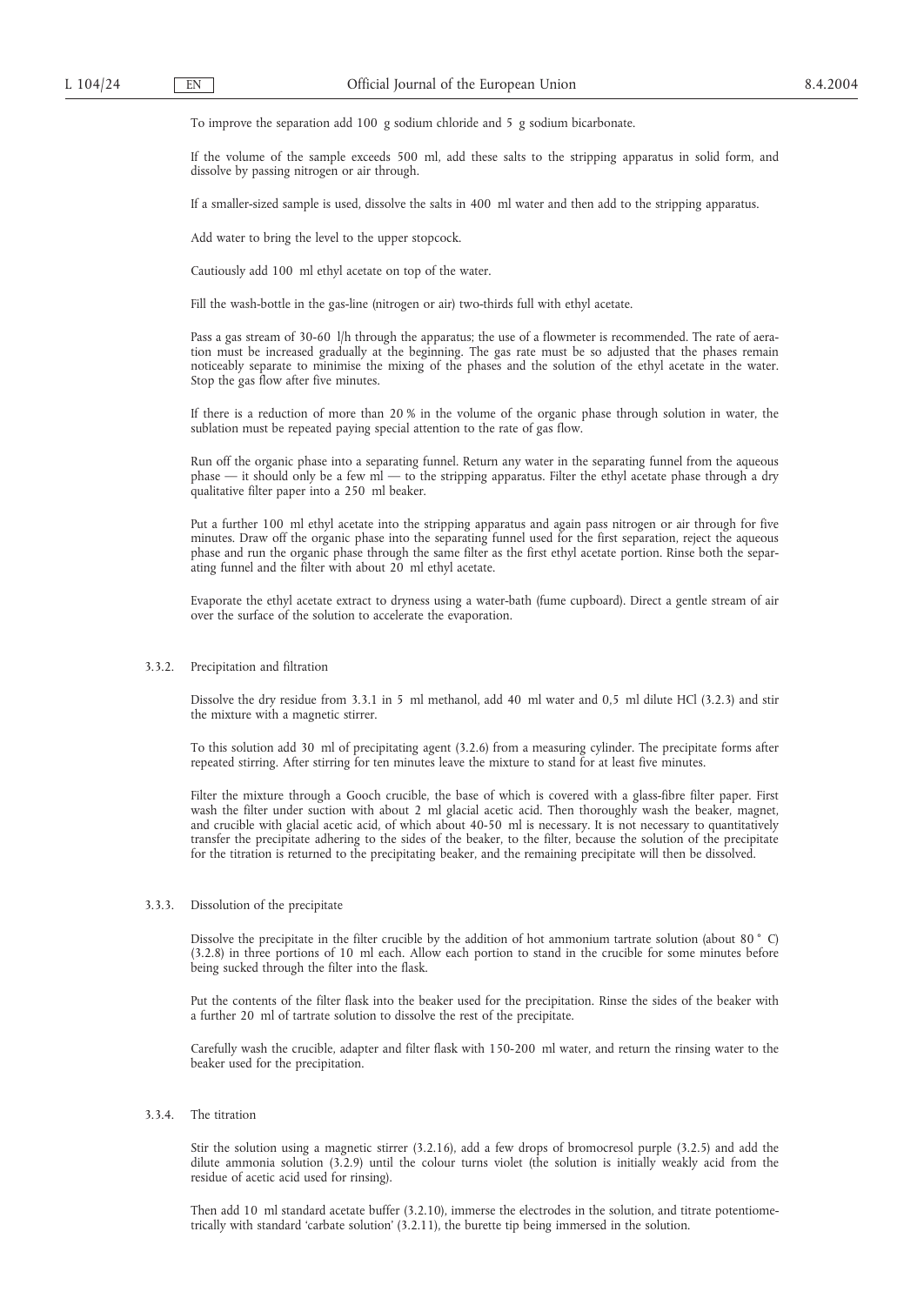The titration rate should not exceed 2 ml/min.

The endpoint is the intersection of the tangents to the two branches of the potential curve.

It will be observed occasionally that the inflection in the potential curve becomes flattened; this can be eliminated by carefully cleaning the platinum electrode (by polishing with emery paper).

3.3.5. Blank determinations

At the same time run a blank determination through the whole procedure with 5 ml methanol and 40 ml water, according to the instructions in 3.3.2. The blank titration should be below 1 ml, otherwise the purity of the reagents (3.2.3, 3.2.7, 3.2.8, 3.2.9, 3.2.10) is suspect, especially their content of heavy metals, and they must be replaced. The blank must be taken into account in the calculation of the results.

3.3.6. Control of the factor of the 'carbate solution'

Determine the factor for the carbate solution on the day of use. To do this, titrate 10 ml of the copper sulphate solution (3.2.12) with 'carbate solution' after the addition of 100 ml water and 10 ml standard acetate buffer (3.2.10). If the amount used is a ml, the factor f is:

$$
f\ =\ \frac{10}{a}
$$

and all the results of the titration are multiplied by this factor.

3.4. *Calculation of results*

Every non-ionic surfactant has its own factor, depending on its composition, particularly on the length of the alkene oxide chain. The concentration of non-ionic surfactant is expressed in relation to a standard substance — a nonyl phenol with ten ethylene oxide units (NP  $10$ ) — for which the conversion factor is 0,054.

Using this factor the amount of surfactant present in the sample is found expressed as mg of NP 10 equivalent, as follows:

( $b - c$ ) xfx 0,054 = mg non-ionic surfactant as NP 10

where:

- b = volume of 'carbate solution' used by the sample (ml),
- c = volume of 'carbate solution' used by the blank (ml),
- f = factor of the 'carbate solution'.
- 3.5. *Expression of results*

Express the results in mg/l as NP 10 to the nearest 0,1.

### 4. **Preliminary treatment of anionic surfactants to be tested**

4.1. *Preliminary notes*

#### 4.1.1. Treatment of samples

The treatment of anionic surface-active agents and formulated detergents prior to the determination of primary biodegradability in the confirmatory test is:

| Products              | Treatment                                                                                 |  |
|-----------------------|-------------------------------------------------------------------------------------------|--|
| Anionic surfactants   | None                                                                                      |  |
| Formulated detergents | Alcoholic extraction followed by separation of the<br>anionic surfactants by ion exchange |  |

The purpose of the alcoholic extraction is to eliminate the insoluble and inorganic ingredients of the commercial product, which in some circumstances might upset the biodegradability test.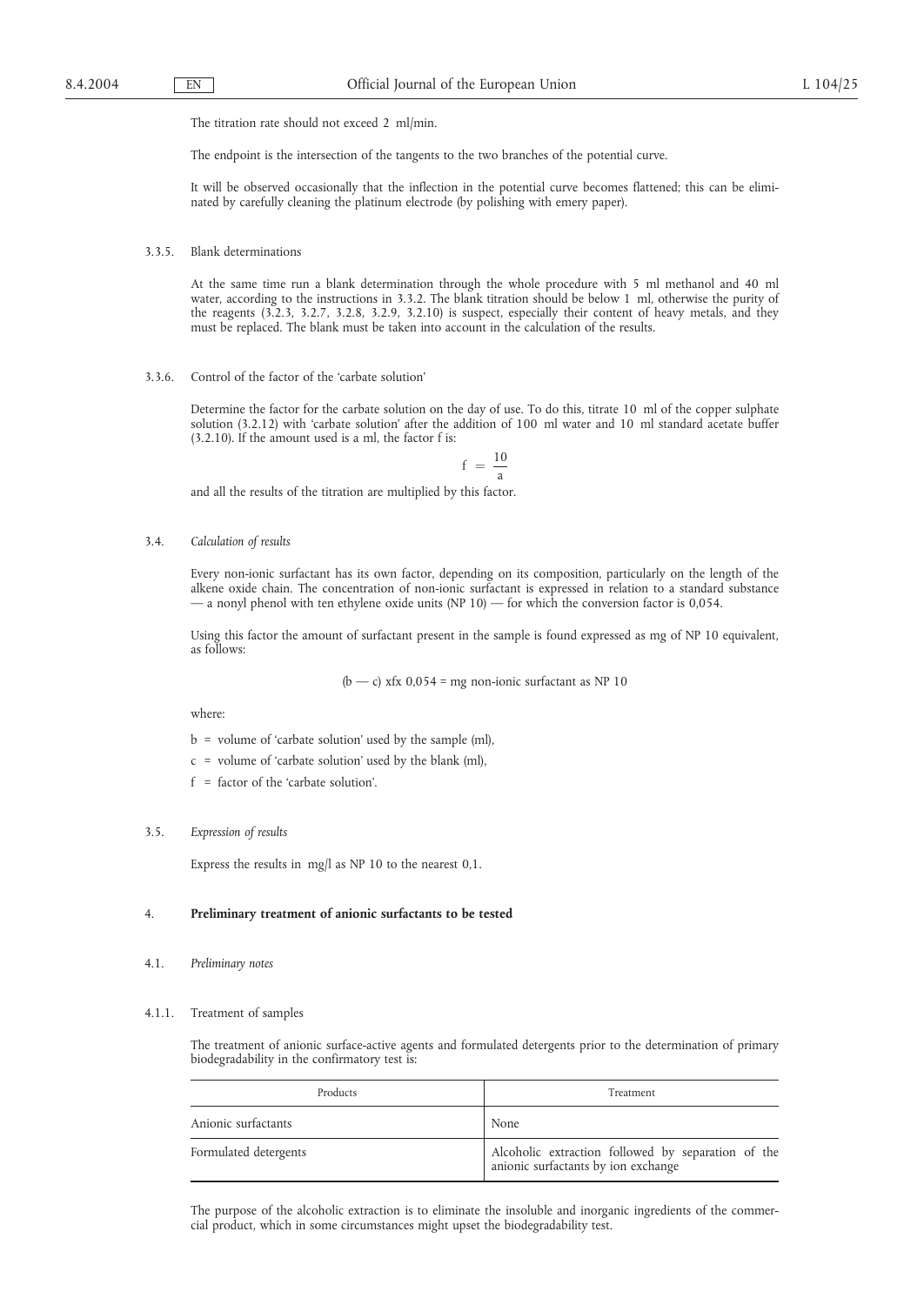#### 4.1.2. Ion-exchange procedure

Isolation and separation of anionic surface active agents from soap, non-ionic and cationic surfactants are required for correct biodegradability tests.

This is achieved by an ion-exchange technique using a macro-porous exchange resin and suitable eluants for fractional elution. Thus soap, anionic and non-ionic surfactants may be isolated in one procedure.

#### 4.1.3. Analytical control

After homogenising, the concentration of anionic surfactants in the synthetic detergent is determined according to the MBAS analytical procedure. The soap content is determined by a suitable analytical method.

This analysis of the products is necessary to calculate the quantities required for preparing fractions for the biodegradability test.

Quantitative extraction is not necessary; however, at least 80 % of the anionic surfactants should be extracted. Usually, 90 % or more is obtained.

4.2. *Principle*

From a homogeneous sample (powders, dried pastes and dried liquids) an ethanol extract is obtained which contains the surfactants, soap and other alcohol-soluble constituents of the synthetic detergent sample.

The ethanol extract is evaporated to dryness, dissolved in an isopropanol/water mixture and the solution obtained is passed through a strongly acidic cation exchange/macro-porous anion exchange combination heated to 50° C. This temperature is necessary to prevent the precipitation of any fatty acids which may be present in acidic media.

Any non-ionic surfactants remain in the effluent.

Soap fatty acids are separated by extraction with ethanol containing  $CO<sub>2</sub>$ . The anionic surfactants are then obtained as ammonium salts, by elution with an aqueous isopropanolic solution of ammonium bicarbonate. These ammonium salts are used for the degradation test.

Cationic surfactants that might upset the biodegradability test and the analytical procedure are eliminated by the cation exchanger placed above the anion exchanger.

- 4.3. *Chemicals and equipment*
- 4.3.1. Deionised water
- 4.3.2. Ethanol, 95 % (v/v) C,H<sub>5</sub>OH (permissible denaturant: methyl ethyl ketone or methanol)
- 4.3.3. Isopropanol/water mixture (50/50 v/v):
	- $-$  50 parts by volume isopropanol, CH<sub>3</sub>CHOH.CH<sub>3</sub>, and
	- 50 parts by volume water (4.3.1)
- 4.3.4. Solution of carbon dioxide in ethanol (approximately  $0,1,9,0$ ): using a delivery tube with a built-in sinter, pass carbon dioxide, CO<sub>2</sub>, through the ethanol  $(4.3.2)$  for ten minutes. Use fresh solutions only
- 4.3.5. Ammonium bicarbonate solution (60/40 v/v): 0,3 mol NH<sub>4</sub>HCO<sub>3</sub> in 1 000 ml of an isopropanol/water mixture consisting of 60 parts by volume isopropanol and 40 parts by volume water (4.3.1)
- 4.3.6. Cation exchanger (KAT), strongly acidic, resistant to alcohol (50-100 mesh)
- 4.3.7. Anion exchanger (AAT), macro-porous, Merck Lewatit MP 7080 (70-150 mesh) or equivalent
- 4.3.8. Hydrochloric acid, 10 % HCl (w/w)
- 4.3.9. 2 000 ml round-bottomed flask with ground glass stopper and reflux condenser
- 4.3.10. 90 mm diameter suction filter (heatable) for filter papers
- 4.3.11. 2 000 ml filter flask
- 4.3.12. Exchange columns with heating jacket and tap: inner tube 60 mm in diameter and 450 mm in height (see Figure 4)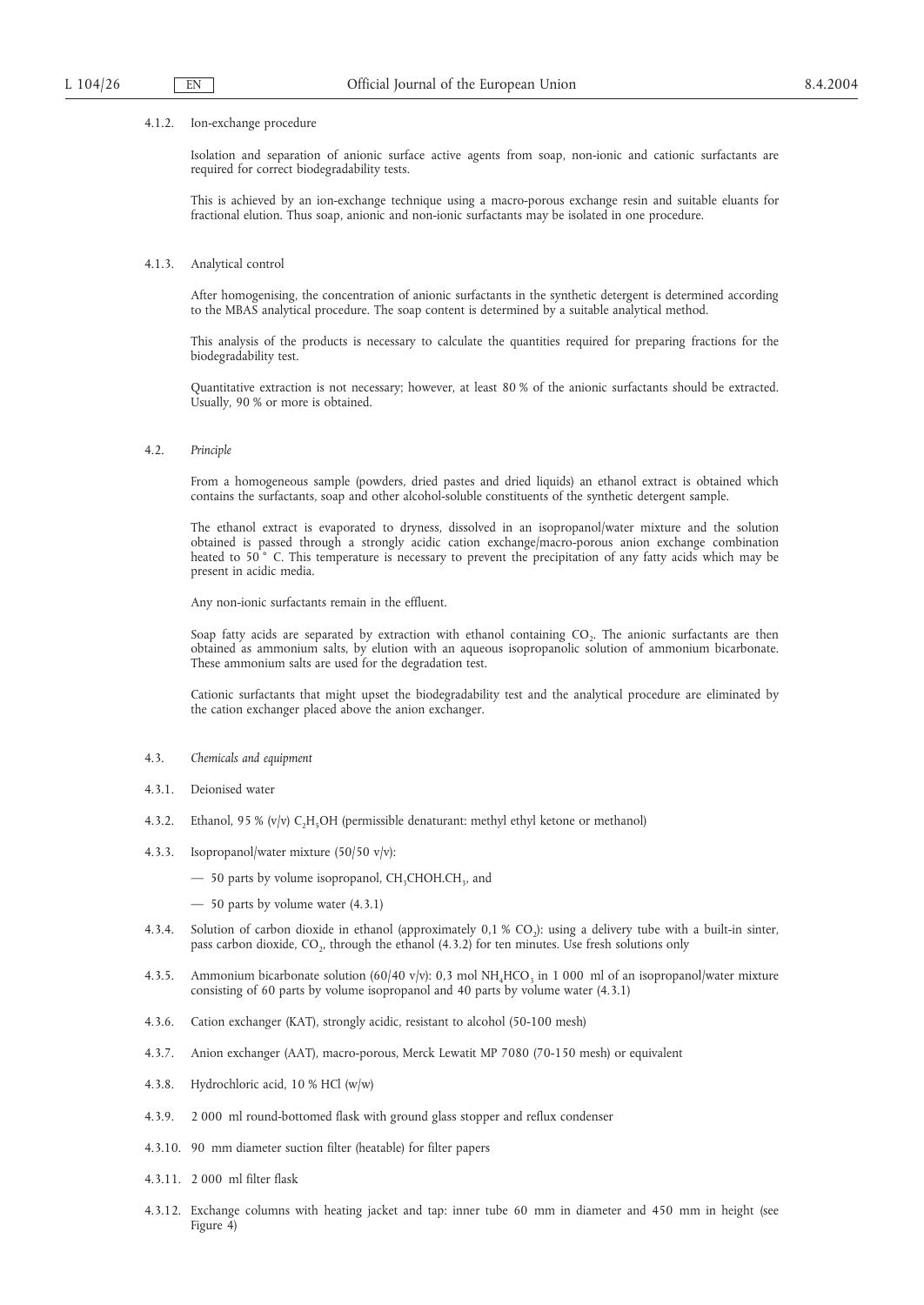- 4.3.13. Water-bath
- 4.3.14. Vacuum drying oven
- 4.3.15. Thermostat
- 4.3.16. Rotary evaporator
- 4.4. *Preparation of extract and separation of anionic active agents*

#### 4.4.1. Preparation of extract

The quantity of surfactants necessary for the biodegradation test is about 50 g MBAS.

Normally, the quantity of product to be extracted will not exceed 1 000 g, but it may be necessary to extract further quantities of sample. For practical reasons, the quantity of product used should in most cases be limited to 5 000 g in preparing extracts for the biodegradation test.

Experience has shown that there are advantages in using a number of small extractions rather than one large extraction. The exchanger quantities specified are designed for a working capacity of 600-700 mmoles of surfactants and soap.

4.4.2. Isolation of alcohol-soluble constituents

Add 250 g of the synthetic detergent to be analysed to 1 250 ml ethanol, heat the mixture to boiling point and reflux for one hour with stirring. Pass the hot alcoholic solution through a coarse-pored suction filter heated to 50 ° C and filter rapidly. Wash the flask and suction filter with approximately 200 ml hot ethanol. Collect the filtrate and filter washings in a filter flask.

In the case of pastes or liquid products to be analysed, make sure that not more than 55 g anionic surfactants and 35 g soap are contained in the sample. Evaporate this weighed sample to dryness. Dissolve the residue in 2 000 ml ethanol and proceed as described above. In the case of powders of low apparent density (< 300 g/l) it is recommended to increase the ethanol ratio in the relation 20:1. Evaporate the ethanolic filtrate to dryness, preferably by means of a rotary evaporator. Repeat the operation if a greater quantity of extract is required. Dissolve the residue in 5 000 ml isopropanol/water mixture.

Preparation of ion-exchange columns

### 4.4.3. CATION-EXCHANGE COLUMN

Place 600 ml cation-exchange resin (4.3.6) in a 3 000 ml beaker and cover by adding 2 000 ml hydrochloric acid (4.3.8). Allow to stand for at least two hours, with occasional stirring.

Decant the acid and transfer the resin into the column (4.3.12) by means of deionised water. The column should contain a glass-wool plug.

Wash the column with deionised water at a rate of 10-30 ml/min until the eluate is free of chloride.

Displace the water with 2 000 ml isopropanol/water mixture (4.3.3) at a rate of 10-30 ml/min. The exchange column is now ready for operation.

#### ANION-EXCHANGE COLUMN

Place 600 ml anion-exchange resin (4.3.7) in a 3 000 ml beaker and cover by adding 2 000 ml deionised water.

Allow the resin to swell for at least two hours.

Transfer the resin into the column by means of deionised water. The column should contain a glass-wool plug.

Wash the column with 0,3 M ammonium bicarbonate solution (4.3.5) until free of chloride. This requires about 5 000 ml solution. Wash again with 2 000 ml deionised water. Displace the water with 2 000 ml isopropanol/water mixture (4.3.3) at a rate of 10-30 ml/min. The exchange column is now in the OH-form and ready for operation.

Ion-exchange procedure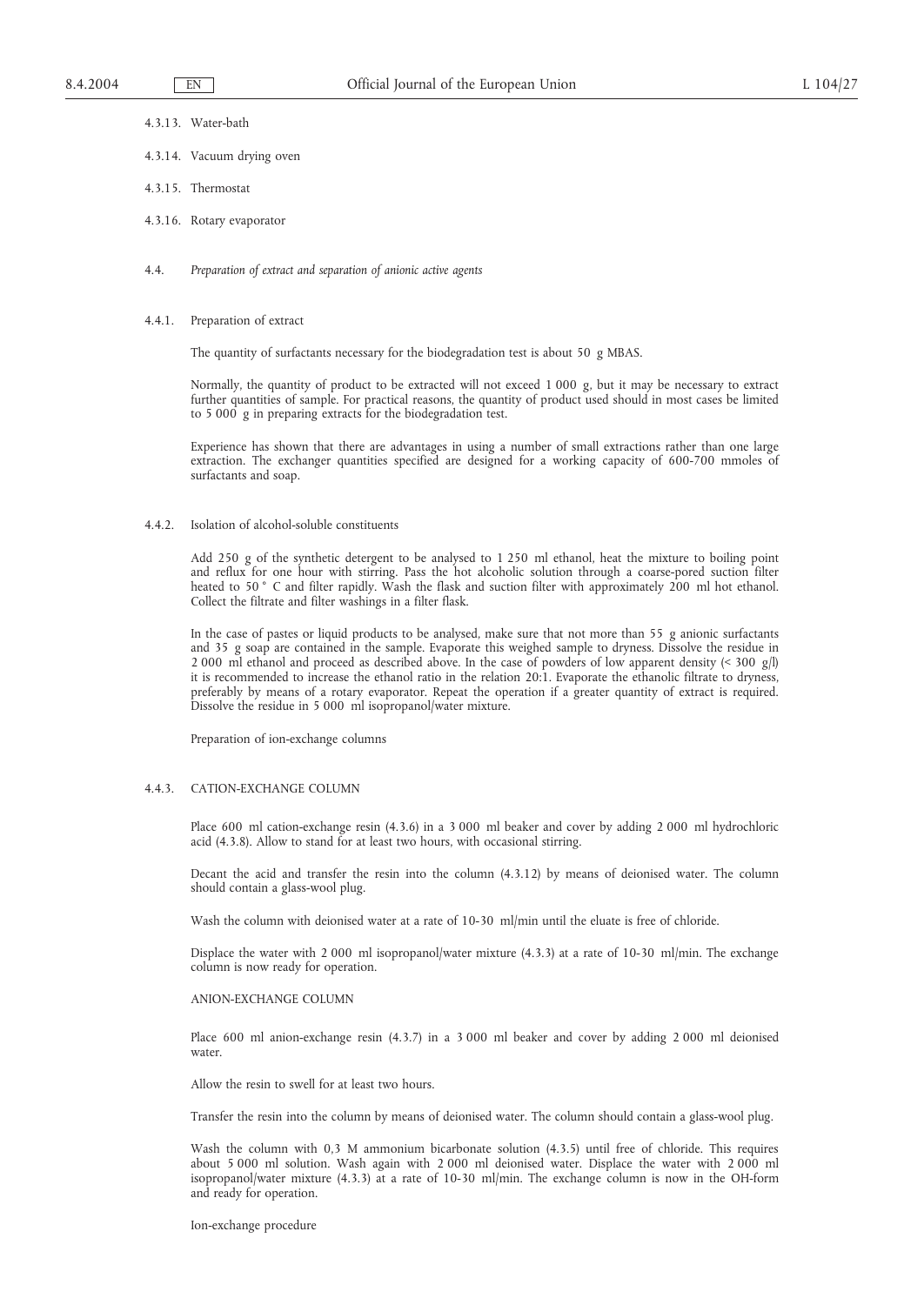4.4.4. Connect the exchange columns so that the cation-exchange column is placed on top of the anion-exchange column.

Heat the exchange columns to 50 °C using thermostatic control.

Heat 5 000 ml of the solution obtained in item 4.4.2 to 60 ° C and pass the solution through the exchanger combination at a rate of 20 ml/min. Wash the columns with 1 000 ml hot isopropanol/water mixture (4.3.3).

To obtain the anionic surface active agents (MBAS), disconnect the KAT column. Using 5 000 ml ethanol/CO<sub>2</sub> solution at 50 ° C (4.3.4), elute the soap fatty acids out of the KAT column. Reject the eluate.

Then elute the MBAS out of the AAT column with 5 000 ml ammonium bicarbonate solution (4.3.5). Evaporate the eluate to dryness using a steam bath or in a rotary evaporator.

The residue contains the MBAS (as ammonium salt) and possible non-surfactant anionics that have no detrimental effect on the biodegradation test. Add deionised water to the residue until a definite volume is obtained and determine the MBAS content in an aliquot. The solution is used as a standard solution of the anionic synthetic detergents for the biodegradation test. The solution should be kept at a temperature below 5 ° C.

Regeneration of ion exchange resins

4.4.5. The cation exchanger is rejected after use.

Passing an additional quantity of ammonium bicarbonate solution (4.3.5) down the column at a flow rate of approximately 10 ml/min until the eluate is free from anionic surfactants (methylene blue test) regenerates the anion-exchange resin.

Then pass 2 000 ml isopropanol/water mixture (4.3.3) down the anion exchanger to wash. The anion exchanger is again ready for operation.

Preliminary treatment of non-ionic surfactants to be tested

## 5. **Preliminary notes**

- 5.1. *Treatment of samples*
- 5.1.1. The treatment of non-ionic surface-active agents and formulated detergents prior to the determination of primary biodegradability in the confirmatory test is:

The purpose of the alcoholic extraction is to eliminate the insoluble and inorganic ingredients of the commercial product, which in some circumstances might upset the biodegradability test.

| Products              | Treatment                                                                                   |  |
|-----------------------|---------------------------------------------------------------------------------------------|--|
| Non-ionic surfactants | None                                                                                        |  |
| Formulated detergents | Alcoholic extraction followed by separation of the<br>non-ionic surfactants by ion exchange |  |

Ion-exchange procedure

5.1.2. Isolation and separation of non-ionic surface active agents from soap, anionic and cationic surfactants are required for correct biodegradability tests.

This is achieved by an ion exchange technique using a macro-porous exchange resin and suitable eluants for fractional elution. Thus soap, anionic and non-ionic surfactants may be isolated in one procedure.

Analytical control

5.1.3. After homogenising, the concentration of anionic and non-ionic surfactants in the detergent is determined according to the MBAS and BiAS analytical procedure. The soap content is determined by a suitable analytical method.

This analysis of the product is necessary to calculate the quantities required preparing fractions for the biodegradability tests.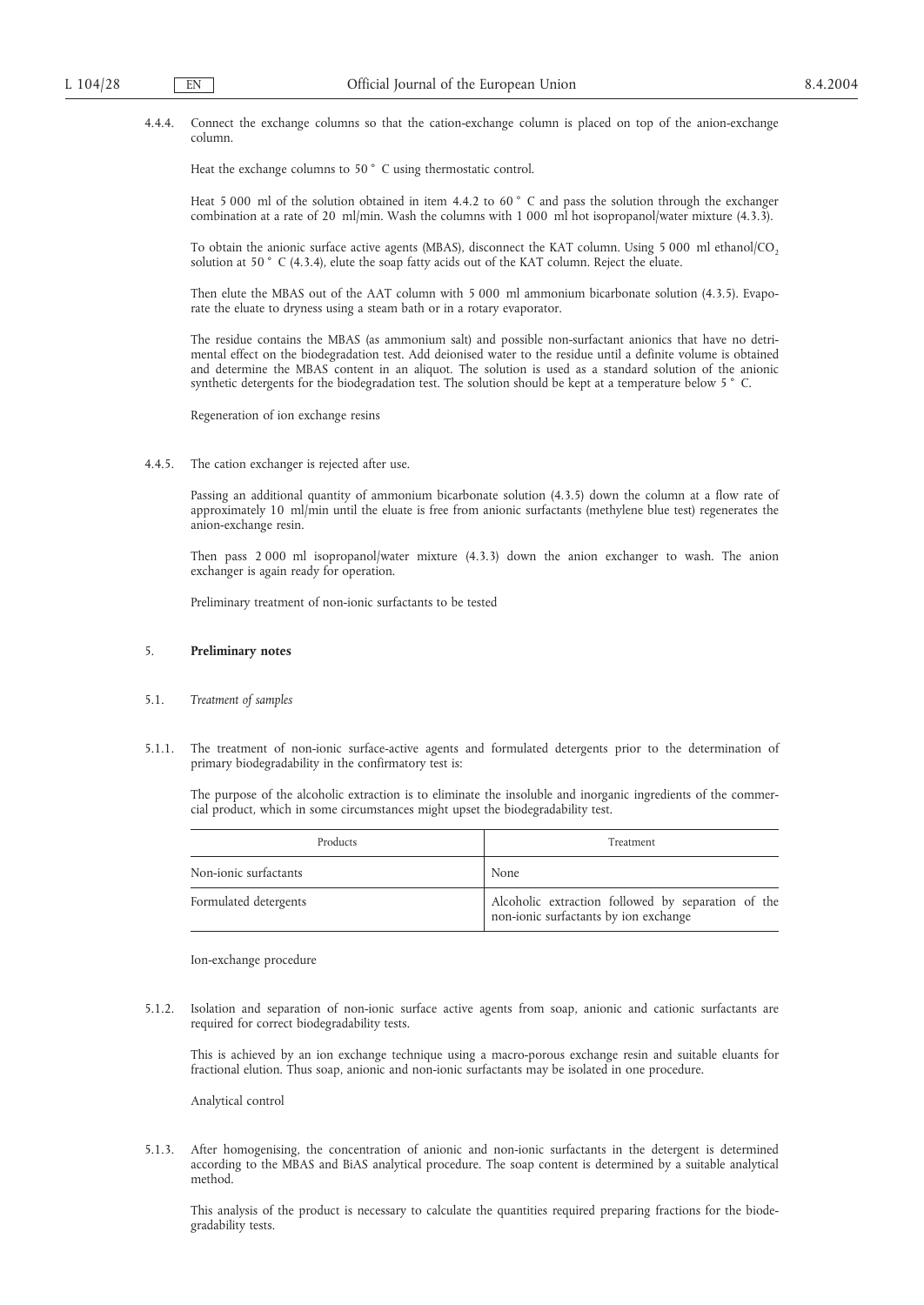Quantitative extraction is not necessary; however, at least 80 % of the non-ionic surfactants should be extracted. Usually, 90 % or more is obtained.

Principle

5.2. *From a homogeneous sample (powders, dried paste and dried liquids) an ethanol extract is obtained which contains the surfactants, soap and other alcohol-soluble constituents of the detergent sample.*

The ethanol extract is evaporated to dryness, dissolved in an isopropanol/water mixture and the solution obtained is passed through a strongly acidic cation exchange/macro-porous anion exchange combination heated to 50<sup>°</sup> C. This temperature is necessary to prevent the precipitation of any fatty acids which may be present in acidic media. The non-ionic surfactants are obtained from the effluent by evaporation.

Cationic surfactants, which might upset the degradation test and the analytical procedure, are eliminated by the cation exchanger placed above the anion exchanger.

Chemicals and equipment

- 5.3. *Deionised water*
- 5.3.1. Ethanol, C<sub>2</sub>H<sub>5</sub>OH 95 % (v/v) (permissible denaturant: methyl-ethyl ketone or methanol)
- 5.3.2. Isopropanol/water mixture (50/50 v/v):
- 5.3.3. 50 parts by volume isopropanol,  $CH<sub>3</sub>CHOH.CH<sub>3</sub>$ , and
	- 50 parts by volume water (5.3.1)
	- Ammonium bicarbonate solution  $(60/40 \text{ v/v})$ :
- 5.3.4. 0,3 mol NH<sub>4</sub>HCO<sub>3</sub> in 1 000 ml of an isopropanol/water mixture consisting of 60 parts by volume isopropanol and 40 parts by volume water (5.3.1)

Cation exchanger (KAT), strongly acidic, resistant to alcohol (50-100 mesh)

- 5.3.5. Anion exchanger (AAT), macro-porous, Merck Lewatit MP 7080 (70-150 mesh) or equivalent
- 5.3.6. Hydrochloric acid, 10 % HCl w/w
- 5.3.7. 2 000 ml round-bottomed flask with ground glass stopper and reflux condenser
- 5.3.8. 90 mm diameter suction Filter (heatable) for filter papers
- 5.3.9. 2 000 ml filter flask
- 5.3.10. Exchange columns with heating jacket and tap: inner tube 60 mm in diameter and 450 mm in height (see Figure  $4$ )
- 5.3.11. Water-bath
- 5.3.12. Vacuum drying oven
- 5.3.13. Thermostat
- 5.3.14. Rotary evaporator
- 5.3.15. Preparation of extract and separation of non-ionic active agents
- 5.4. *Preparation of extract*
- 5.4.1. The quantity of surfactant necessary for the degradation test is about 25 g BiAS.

In preparing extracts for the degradation tests, the quantity of product to be used should be limited to a maximum of 2 000 g. Therefore it may be necessary to carry out the operation two or more times in order to obtain sufficient quantity for the degradation tests.

Experience has shown that there are advantages in using a number of small extractions rather than one large extraction.

Isolation of alcohol-soluble constituents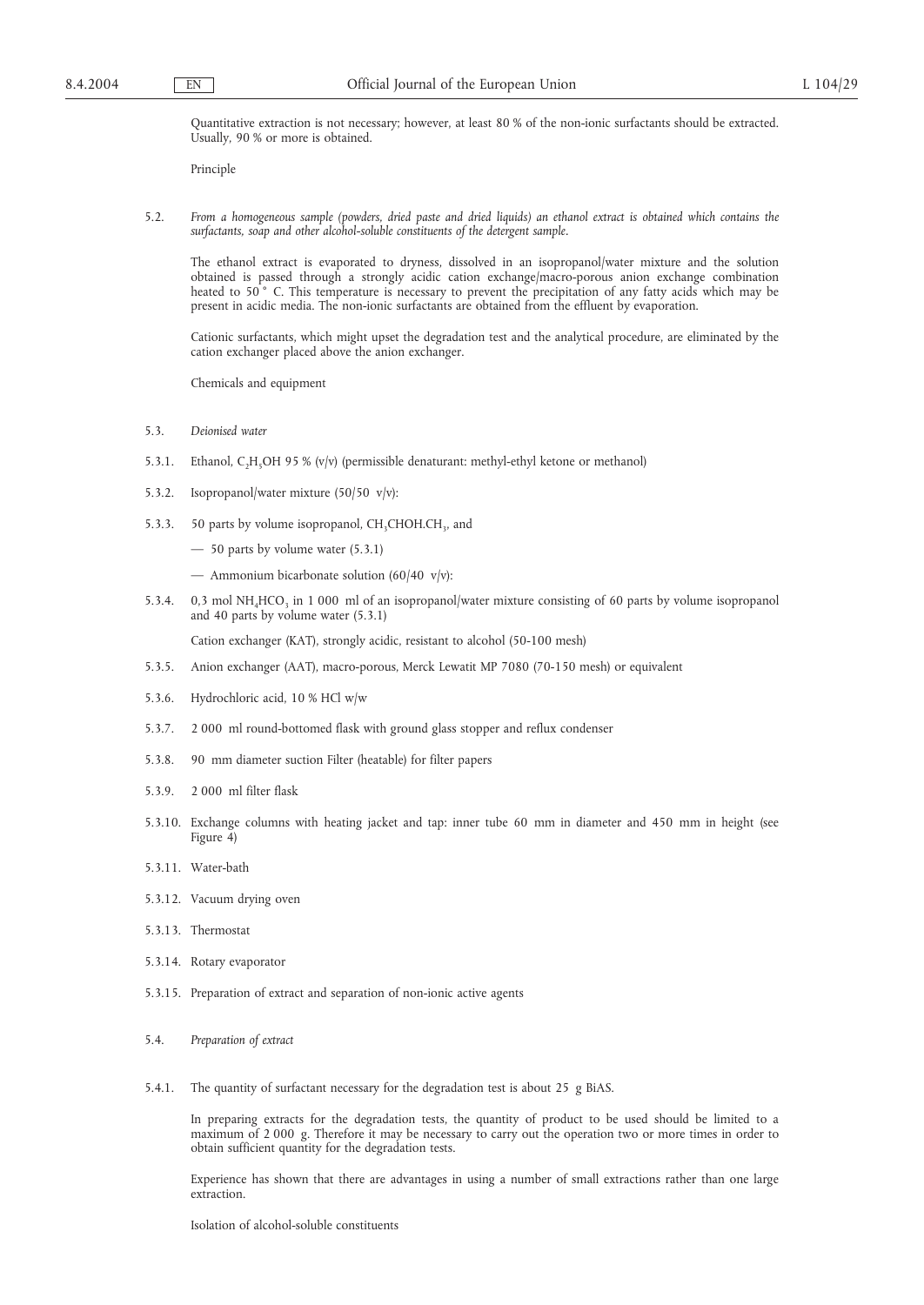5.4.2. Add 250 g of the synthetic detergent to be analysed to 1 250 ml ethanol and heat the mixture to boiling point and reflux for one hour with stirring. Pass the hot alcoholic solution through a coarse-pored suction filter heated to 50 ° C and filter rapidly. Wash the flask and suction filter with approximately 200 ml hot ethanol. Collect the filtrate and filter washings in a filter flask.

In the case of pastes or liquid products to be analysed, make sure that not more than 25 g anionic surfactants and 35 g soap are contained in the sample. Evaporate this weighed sample to dryness. Dissolve the residue in 500 ml ethanol and proceed as described above.

In the case of powders of low apparent density  $($  < 300  $g$ /l) it is recommended to increase the ethanol ratio in the relation 20:1.

Evaporate the ethanolic filtrate to complete dryness, preferably by means of rotary evaporator. Repeat the operation if a greater quantity of extract is required. Dissolve the residue in 5 000 ml isopropanol/water mixture.

## 5.4.3. Preparation of ion-exchange columns

### CATION-EXCHANGE COLUMN

Place 600 ml cation-exchange resin (5.3.5) in a 3 000 ml beaker and cover by adding 2 000 ml hydrochloric acid (5.3.7). Allow to stand for at least two hours, with occasional stirring.

Decant the acid and transfer the resin into the column (5.3.11) by means of deionised water. The column should contain a glass-wool plug. Wash the column with deionised water at a rate of 10-30 ml/min until the eluate is free of chloride.

Displace the water with 2 000 ml isopropanol/water mixture (5.3.3) at a rate of 10-30 ml/min. The exchange column is now ready for operation.

#### ANION-EXCHANGE COLUMN

Place 600 ml anion-exchange resin (5.3.6) in a beaker and cover by adding 2 000 ml deionised water. Allow the resin to swell for at least two hours. Transfer the resin into the column by means of deionised water. The column should contain a glass-wool plug.

Wash the column with 0,3 M ammonium bicarbonate solution (5.3.4) until free of chloride. This requires about 5 000 ml solution. Wash again with 2 000 ml deionised water.

Displace the water with 2 000 ml isopropanol/water mixture (5.3.3) at a rate of 10-30 ml/min. The exchange column is now in the OH form and ready for operation.

#### 5.4.4. Ion-exchange procedure

Connect the exchange columns so that the cation-exchange column is placed on top of the anion-exchange column. Heat the exchange columns to 50 ° C using thermostatic control. Heat 5 000 ml of the solution obtained in item 5.4.2 to  $\vec{60}$   $\degree$  C and pass the solution through the exchanger combination at a rate of 20 ml/ min. Wash the columns with 1 000 ml hot isopropanol/water mixture (5.3.3).

To obtain the non-ionic surfactants collect the filtrate and filter washings and evaporate to dryness, preferably by means of a rotary evaporator. The residue contains the BiAS. Add deionised water until a defined volume is obtained and determine the BiAS content in an aliquot. The solution is used as a standard solution of non-ionic surfactants for the degradation test. The solution should be kept at a temperature below 5 ° C.

#### 5.4.5. Regeneration of ion exchange resins

The cation exchanger is rejected after use.

Passing about 5 000-6 000 ml of ammonium bicarbonate solution (5.3.4) down the column at a flow rate of approximately 10 ml/min until the eluate is free from anionic surfactants (methylene blue test) regenerates the anion-exchange resin. Then pass 2 000 ml isopropanol/water mixture (5.3.3) down the anion exchanger to wash. The anion exchanger is again ready for operation.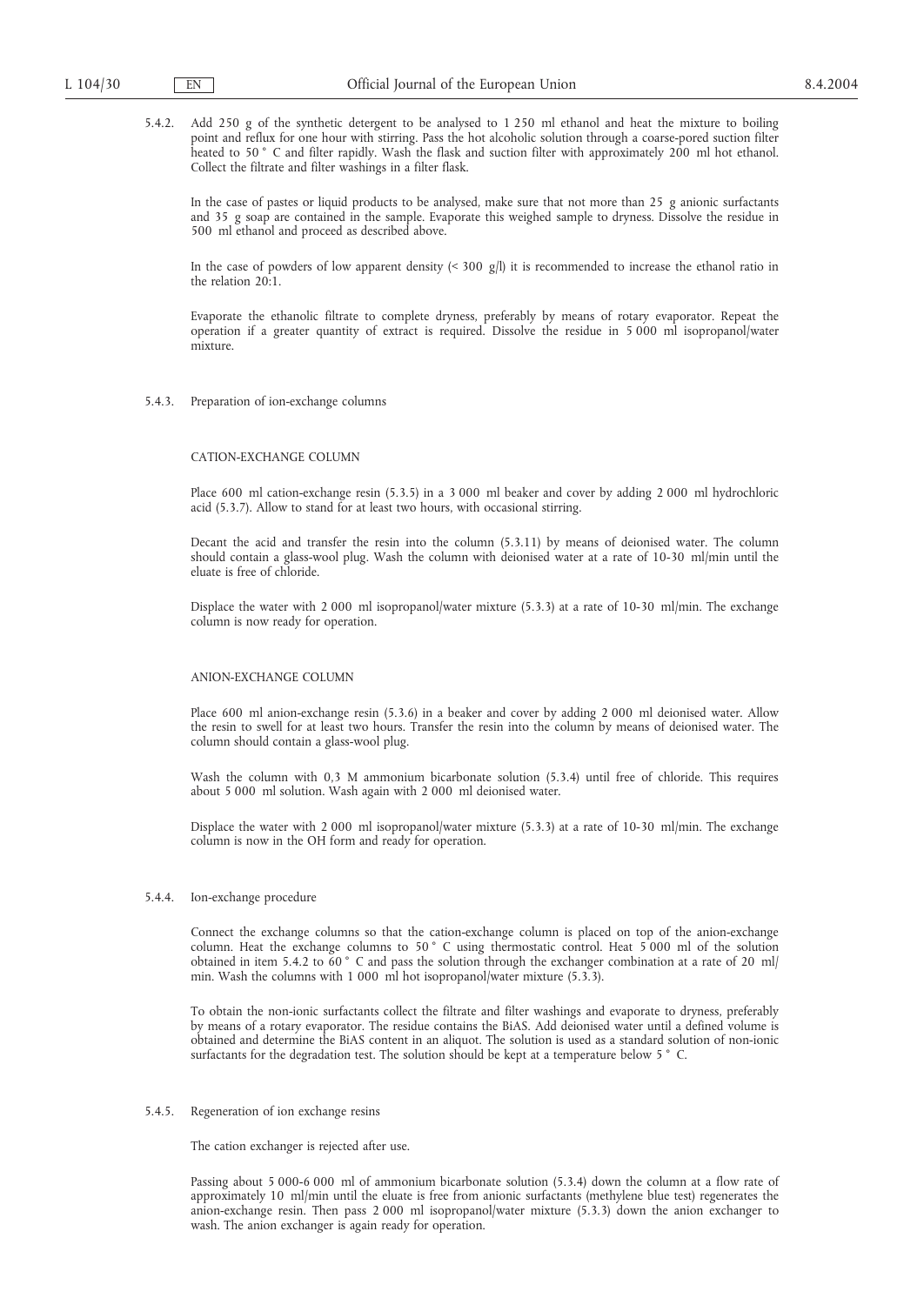*Figure 1* Activated sludge plant: overviews



- A Storage vessel
- B Dosing device
- C Aeration chamber (three litres capacity)
- D Settling vessel
- E Air-lift pump
- F Collector
- G Sintered aerator
- H Air-flow meter
- I Air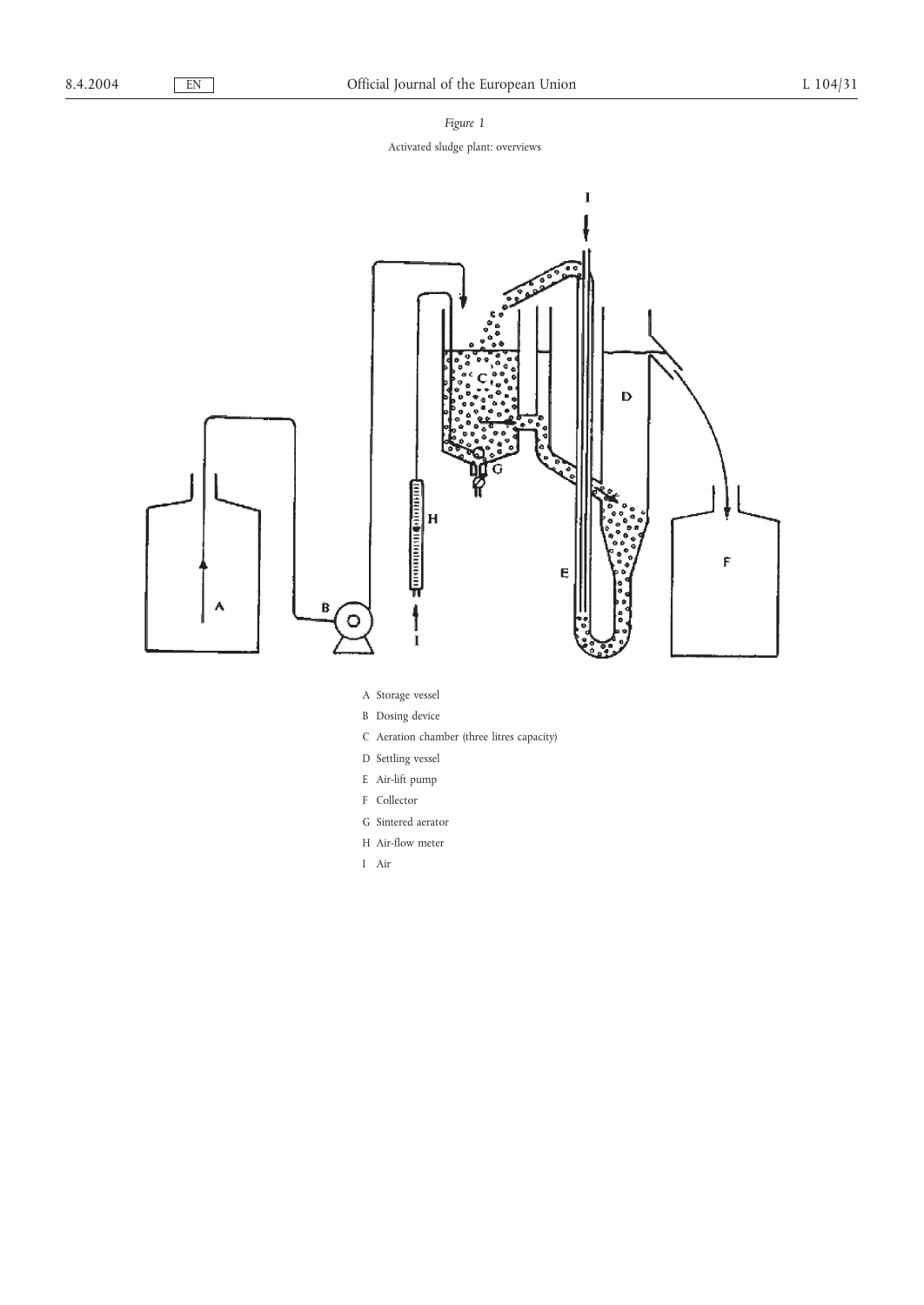*Figure 2*

Activated sludge plant: detail

*(dimensions in millimetres)*



B Hard PVC

C Glass or waterproof plastic (hard PVC)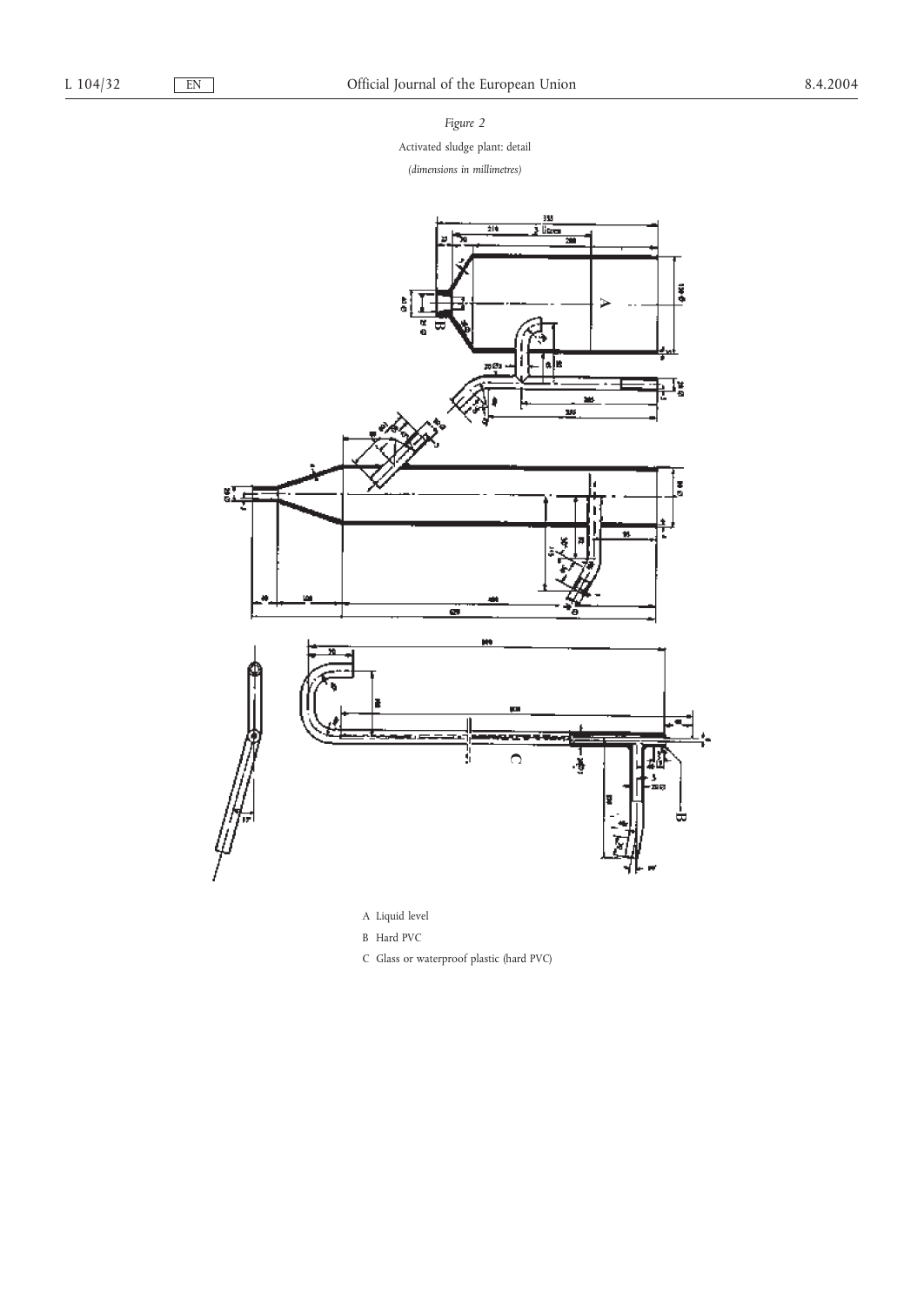*Figure 3* Calculation of biodegradability — Confirmatory test

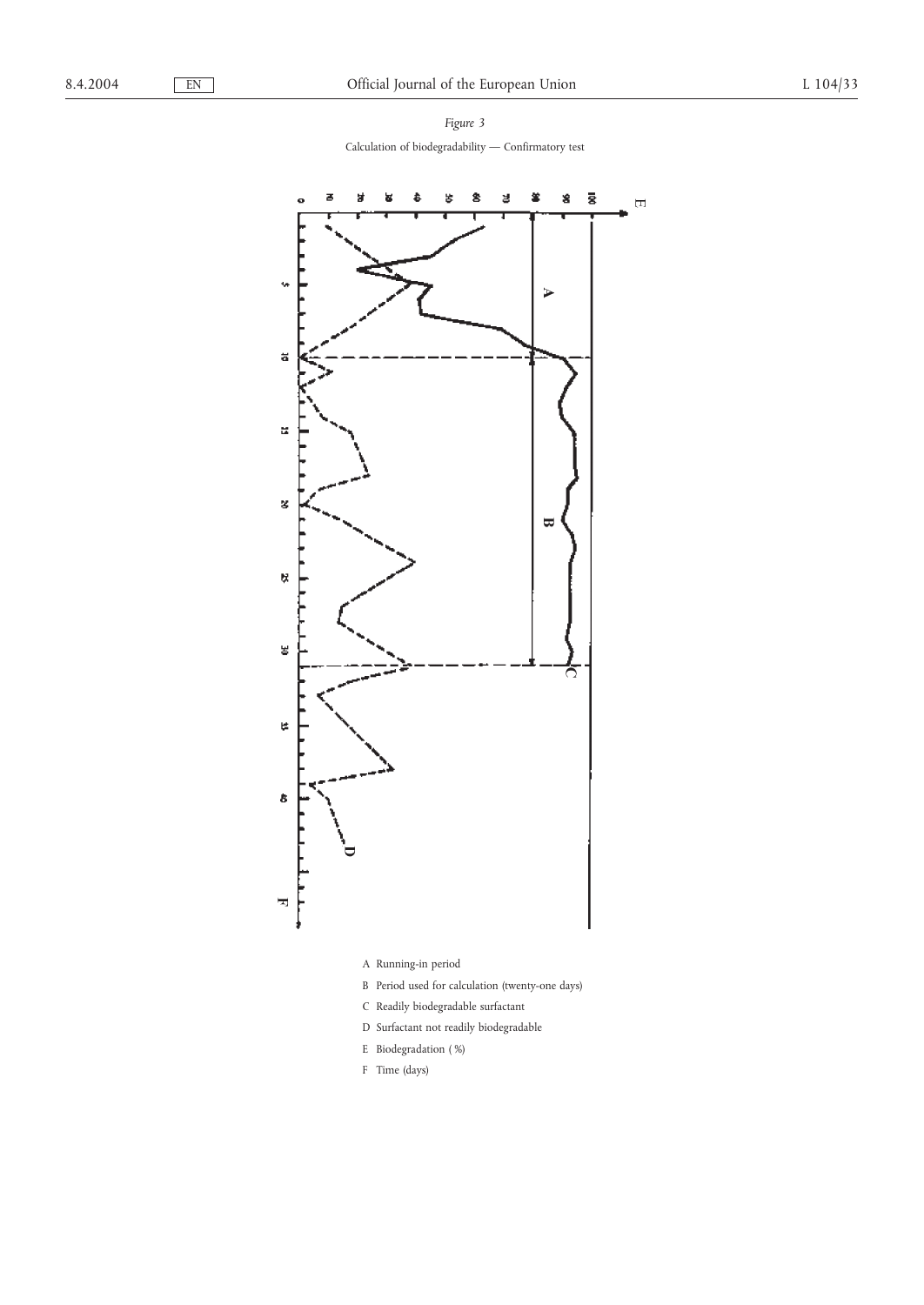*Figure 4*

Heated exchange column

*(dimensions in millimetres)*